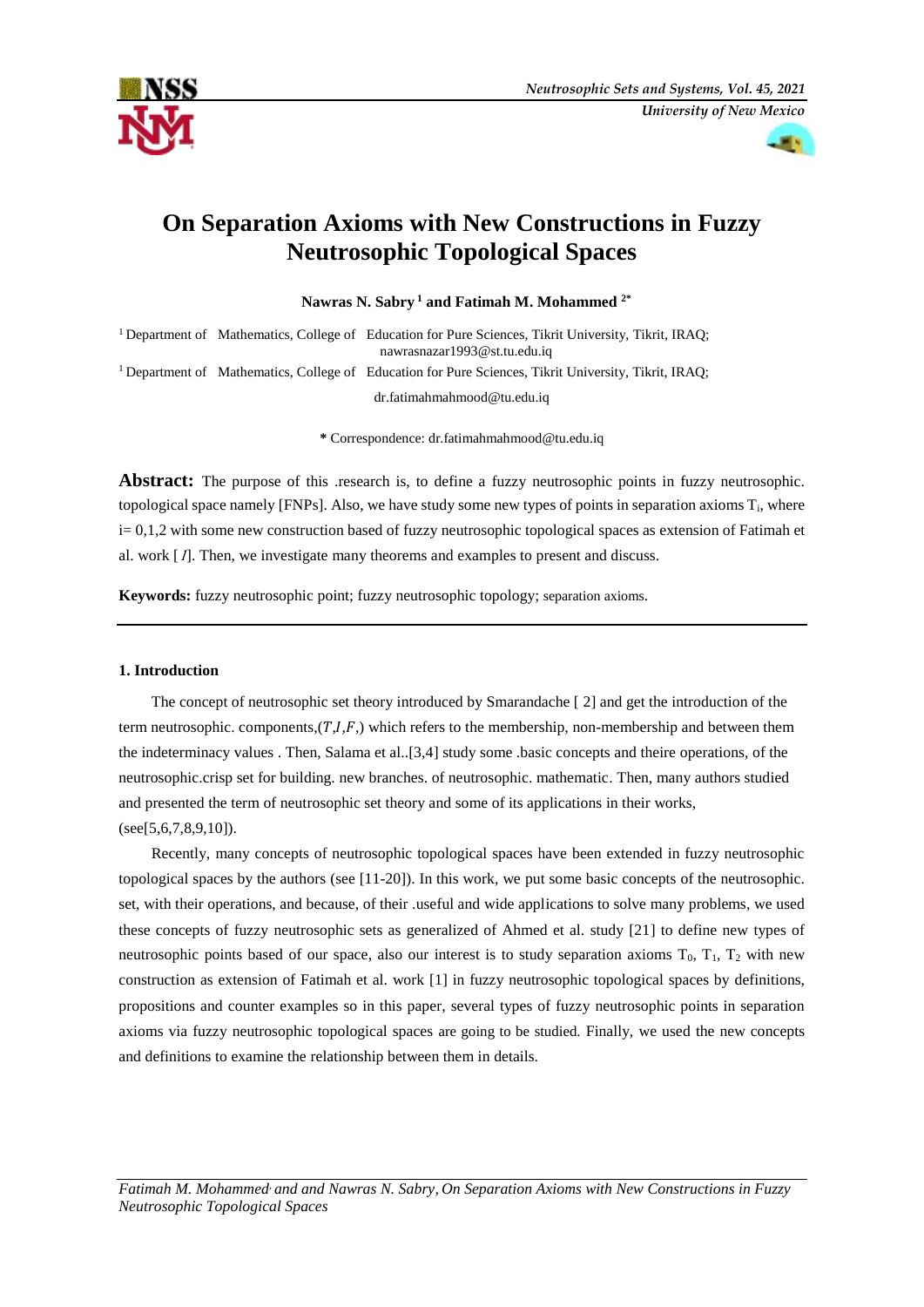#### **2. Preliminaries:**

In this part of our research, we will refer to some definitions and operations which are useful in our study.

**Definition 2.1 [9]:** "Let X<sub>N</sub>be a non-empty fixed set. The fuzzy neutrosophic set (FNS), S<sub>N</sub> is an object having the form  $S_N = \{ \langle x, \mu_{S_N}(x), \sigma_{S_N}(x), v_{S_N}(x) \rangle : x \in X_N \}$  where the functions  $\mu_{S_N}, \sigma_{S_N}, v_{S_N}: X_N \to [0, \infty) \}$ 1] denote the degree of membership function (namely  $\mu_{S_N}(x)$ ), the degree of indeterminacy function (namely  $\sigma_{S_N}(x)$  and the degree of non-membership function (namely  $v_{S_N}(x)$ ) respectively of each element  $x \in$  $X_N$  to the set  $S_N$  and  $0 \leq \mu_{S_N}(x) + \sigma_{S_N}(x) + v_{S_N}(x) \leq 3$ , for each  $x \in X_N$ ."

**Remark 2.2** [15]: "FNS  $\mu_N = \{ \langle u, \lambda_{\mu N}(u), \sigma_{\mu N}(u), V_{\mu N}(u) \rangle : u \in U \}$  can be identified to an ordered triple  $\langle u, u \rangle$  $\lambda_{\mu N}$ ,  $\sigma_{\mu N}$ ,  $V_{\mu N}$  > in [0,1] on U."

**Definition 2.3** [9]: "Fuzzy neutrosophic topology (FNT) on a non-empty set  $X_N$ is a family  $\tau$  of fuzzy neutrosophic subsets in  $X_N$ satisfying the following axioms.

i.  $0_N$ ,  $1_N \in \tau$ ,

**ii.**  $S_{N_1} \wedge S_{N_2} \in \tau$  for any  $S_{N_1}$ ,  $S_{N_2} \in \tau$ , **iii.**  $\vee$   $S_{N_j} \in \tau$ ,  $\forall$   $\{S_{N_j}: j \in J\} \subseteq \tau$ .

In this case the pair  $(X_N, \tau)$  is called fuzzy neutrosophic topological space (FNTS). The elements of  $\tau$ are called fuzzy neutrosophic -open sets (FN-open set). The complement of FN-open set in the FNTS ( $X_N$ ,  $\tau$ ) is called fuzzy neutrosophic-closed set (FN-closed set)."

**Definition 2.4** [9]: "Let  $S = \langle \mu_S(x), \sigma_S(x), \gamma_S(x) \rangle$  be a NS on  $X_N$ , then the complement of the set S (S<sup>c</sup>, for short ) maybe defined as three kinds of complements:

(C<sub>1</sub>)  $S^c = \{ \langle x, 1 - \mu_S(x), 1 - \gamma_S(x) \rangle : x \in X_N \},$ (C<sub>2</sub>)  $S^c = \{ \langle x, \gamma_S(x), \sigma_S(x), \mu_S(x) \rangle : x \in X_N \},$ (C<sub>3</sub>)  $S^c = \{ \langle x, \gamma_S(x), 1 - \sigma_S(x), \mu_S(x) \rangle : x \in X_N \}$ ."

**Definition 2.5** [10]: "Let  $X_N$  be a non-empty set and two NSs S with M in the form  $S = \lt$  $\mu_S(x), \sigma_S(x), \gamma_S(x) >$ ,  $M = \langle \mu_M(x), \sigma_M(x), \gamma_M(x) \rangle$ , then we may consider two possible definitions for subsets ( $S \subseteq M$ ) may be defined as :

- (1)  $S \subseteq M \Leftrightarrow \mu_S(x) \leq \mu_M(x)$ ,  $\gamma_S(x) \geq \gamma_M(x)$  and,  $\sigma_S(x) \leq \sigma_M(x)$   $\forall x \in X_N$ ,
- (2)  $S \subseteq M \Leftrightarrow \mu_S(x) \le \mu_M(x), \gamma_S(x) \ge \gamma_M(x)$  and  $\sigma_S(x) \ge \sigma_M(x) \forall x \in X_N$ ."

**Proposition 2.6** [10]: "For any neutrosophic set S the following are holds:

- (1)  $0_N \subseteq S$ ,  $0_N \subseteq 0_N$ ,
- (2)  $S \subseteq 1_N$ ,  $1_N \subseteq 1_N$ ."

Also, the intersection can be written as S ∧ M and may be defined by:

$$
(\mathbf{I}_1) \ S \land \mathbf{M} = \langle \mathbf{x}, \mu_{\mathbf{S}}(\mathbf{x}) \land \mu_{\mathbf{M}}(\mathbf{x}), \sigma_{\mathbf{S}}(\mathbf{x}) \land \sigma_{\mathbf{M}}(\mathbf{x}), \gamma_{\mathbf{S}}(\mathbf{x}) \lor \gamma_{\mathbf{M}}(\mathbf{x}) \rangle,
$$

(I<sub>2</sub>) S  $\wedge$  M = < x,  $\mu_S(x)$   $\wedge$   $\mu_M(x)$ ,  $\sigma_S(x)$   $\vee$   $\sigma_M(x)$ ,  $\gamma_S(x)$   $\vee$   $\gamma_M(x)$  >.

Finally, the union can be written as  $S \vee M$  may be defined by: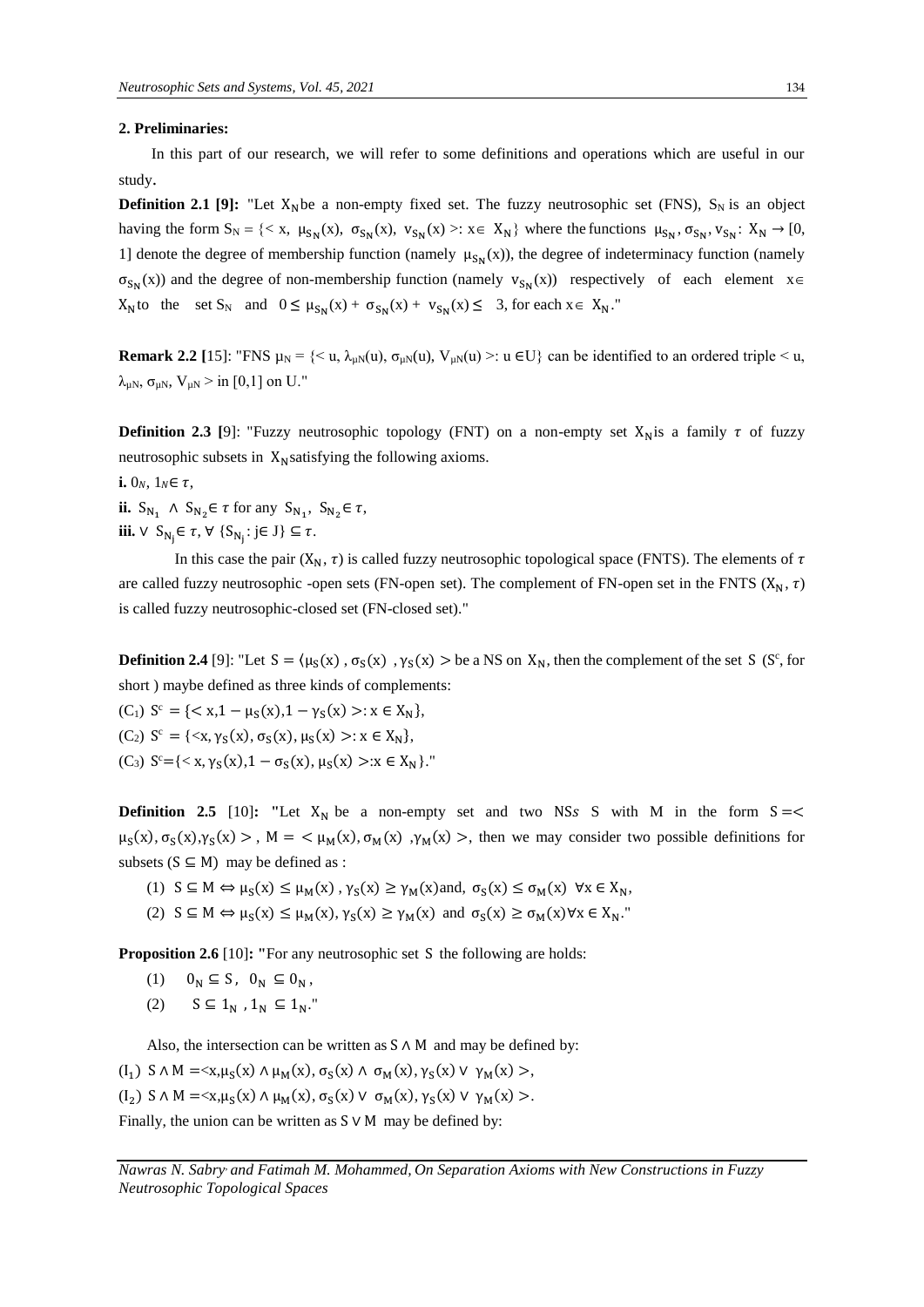(U<sub>1</sub>) S  $\vee$  M = < x,  $\mu_S(x)$   $\vee$   $\mu_M(x)$ ,  $\sigma_S(x)$   $\vee$   $\sigma_M(x)$ ,  $\gamma_S(x)$   $\wedge$   $\gamma_M(x)$ , (U<sub>2</sub>) S  $\vee$  M = < x,  $\mu_S(x)$   $\vee$   $\mu_M(x)$ ,  $\sigma_S(x)$   $\wedge$   $\sigma_M(x)$ ,  $\gamma_S(x)$   $\wedge$   $\gamma_M(x)$  >.

#### **3. Some New Separation Axioms in Fuzzy Neutrosophic Topological Spaces**

In this section, we present  $T_i$ - separation axioms where  $I = 0,1,2$  based of fuzzy neutrosophic topological spaces and introduced it after giving some definitions of as follows:

**Definition 3.1**: The object having the from  $S = \langle S_1, S_2, S_3 \rangle$  is called:

- 1. A fuzzy neutrosophic set of Type 1 [FNS/Type1 ] if satisfying  $S_1 \wedge S_2 = 0$ ,  $S_1 \wedge S_3 = 0$  and  $S_2 \wedge S_3 = 0$ ,
- 2. A fuzzy neutrosophic set of Type 2 [FNS/Type2 ] if satisfying  $S_1 \wedge S_2 = 0$ ,  $S_1 \wedge S_3 = 0$  and  $S_2 \wedge S_3 = 0$ ,  $S_1 \vee S_2 \vee S_3 = 1$ ,
- 3. A fuzzy neutrosophic set of Type 3 [FNS/Type3 ] if satisfying  $S_1 \wedge S_2 \wedge S_3 = 0$ ,  $S_1 \vee S_2 \vee S_3 = 1$ .

**Example 3.2:** Let  $X_N = \{a\}$ , then:

1.  $S = < 0.5, 0, 0 >$  is a FNS in  $X_N$ ,

Type 1:  $S_1 \wedge S_2 = 0.5 \wedge 0 = 0$ ,  $S_1 \wedge S_3 = 0.5 \wedge 0 = 0$ ,  $S_2 \wedge S_3 = 0$ 

Therefore FNS is FN<sub>1</sub>.

2.  $S = < 1,0,0 >$  is an (FNS) in  $X_N$ ,

Type 2 :  $S_1 \wedge S_2 = 1 \wedge 0 = 0$ ,  $S_1 \wedge S_3 = 1 \wedge 0 = 0$ ,  $S_2 \wedge S_3 = 0$ 

 $S_1 \vee S_2 \vee S_3 = 1$ 

Therefore FNS is  $FN_2$ .

3.  $S = 0.8, 1, 0 >$  is an (FNS) in  $X_N$ .

Type 3 :  $S_1 \wedge S_2 \wedge S_3 = 0$ ,  $S_1 \vee S_2 \vee S_3 = 1$ .

Therefore FNS is  $FN_3$ .

## **Remark 3.3:** For the FNS we have:

- 1. Every  $FN_2$  is  $FN_1$ ,
- 2. Every  $FN_2$  is  $FN_3$ .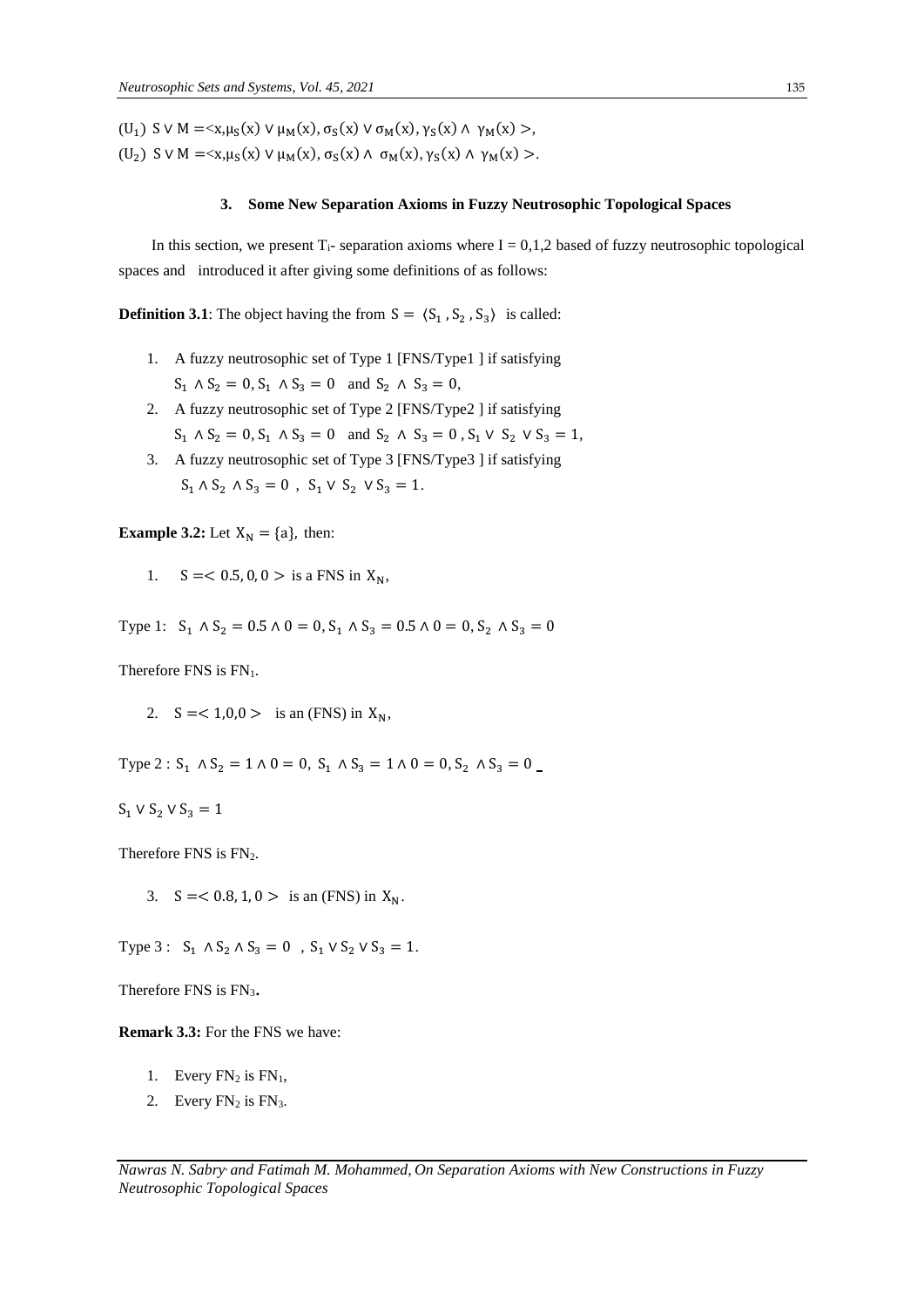The proof is directly.

The converse of Remark 3.3 is not true as it shown in the next example.

**Example 3.4:** Let  $X_N = \{a\}$ , then:

1.  $S = < 0.5, 0.0 >$  is an (FNS) in  $X_N$ ,

Type 1:  $S_1 \wedge S_2 = 0.5 \wedge 0 = 0$ ,  $S_1 \wedge S_3 = 0.5 \wedge 0 = 0$ ,  $S_2 \wedge S_3 = 0$ .

Therefore FNS is  $FN_1$  but is not  $FN_2$ .

2.  $S = 0.8, 1, 0 >$  is an (FNS) in  $X_N$ .

Type 3 :  $S_1 \wedge S_2 \wedge S_3 = 0$ ,  $S_1 \vee S_2 \vee S_3 = 1$ .

Therefore FNS is  $FN_1$  but is not  $FN_2$ .

**Definition 3.5:** Types of FNSs  $0_N$  and  $1_N$  in  $X_N$  can defined as follows :

- 1.  $0_N$  may be defined in many ways as a FNS as four ways:
	- 1. Type 1 :  $0_N = 0.0, 1 >$ ,
	- 2. Type 2 :  $0_N = 0.1, 1 >$ ,
	- 3. Type 3 :  $0<sub>N</sub> = 6,1,0 >$ ,
	- 4. Type 4 :  $0<sub>N</sub> = < 0,0,0>$ .
- 2.  $1_N$  may be defined in many ways as a FNS as:
	- 1. Type  $1: 1_N = 1, 0, 0 >$ ,
	- 2. Type 2 :  $1<sub>N</sub> = 1,1,0 >$ ,
	- 3. Type  $3: 1_N = 1, 0, 1 > 1$ ,
	- 4. Type  $4: 1_N = 1,1,1 >$ .

**Definition 3.6:** Let  $X_N$  be a non - empty set and the FNSs  $\alpha$  and  $\beta$  in form  $\alpha = \alpha_1, \alpha_2, \alpha_3 >$ ,  $\beta = \alpha_1$  $\beta_1, \beta_2, \beta_3$  >, then we may consider two possible definitions for subsets  $\alpha \subseteq \beta$ , may be defined in two ways :

- 1.  $\alpha \subseteq \beta \iff \alpha_1 \subseteq \beta_1, \alpha_2 \subseteq \beta_2 \text{ and } \alpha_3 \subseteq \beta_3$ ,
- 2.  $\alpha \subseteq \beta \iff \alpha_1 \subseteq \beta_1, \beta_2 \subseteq \alpha_2 \text{ and } \beta_3 \subseteq \alpha_3.$

**Definition 3.7:** For all x,y, z belonging to a non – empty set  $X_N$ , the fuzzy neutrosophic points related to x,y, z are defined as follows:

- 1.  $x_{N_1} = \langle x \rangle, 0, 0 \rangle$ , is called a fuzzy neutrosophic point (FNP<sub>N<sub>1</sub></sub>) in  $X_N$ ,
- 2.  $y_{N_2} = < 0$ , {y}, 0 >, is called a fuzzy neutrosophic point (FNP<sub>N<sub>2</sub></sub>) in  $X_N$ ,
- 3.  $z_{N_3} = 0.0$ ,  $\{z\} >$ , is called a fuzzy neutrosophic point (FNP<sub>N<sub>3</sub></sub>) in X<sub>N</sub>.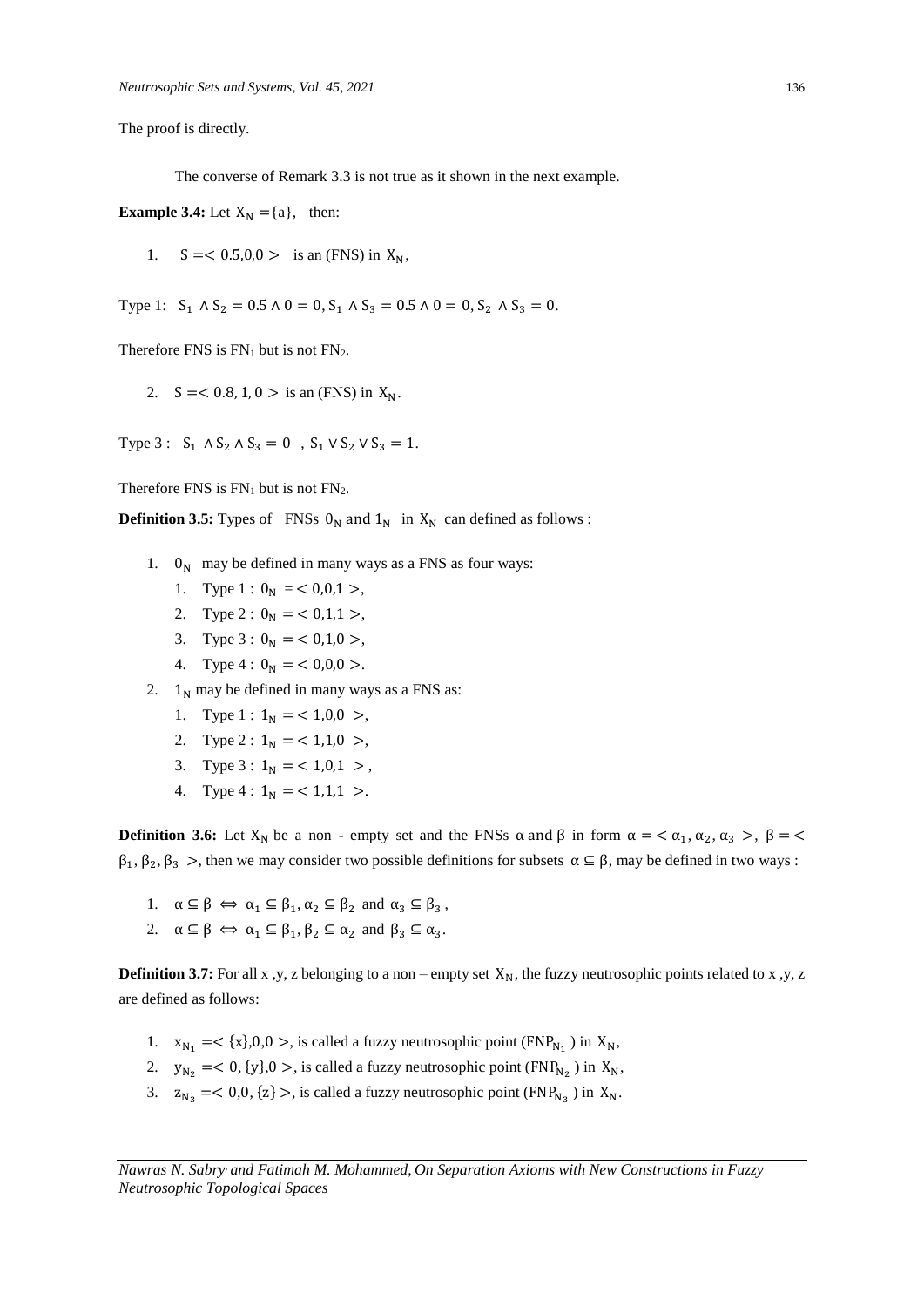The set of all fuzzy neutrosophic points  $(FNP_{N_1}, FNP_{N_2}, FNP_{N_3})$  is denoted by  $FNP_N$ .

**Definition 3.8:** Let  $X_N$  be anon - empty set and x, y,  $z \in X_N$ . Then the fuzzy neutrosophic point:

- 1.  $x_{N_1}$  is belonging to the fuzzy neutrosophic set  $S = \langle S_1, S_2, S_3 \rangle$ , denoted by  $x_{N_1} \in S$ , if  $x \in S_1$ where in  $x_{N_1}$  does not belong to the fuzzy neutrosophic set S denoted by  $x_{N_1} \notin S$ , if  $x_{N_1} \notin S_1$ ,
- 2.  $y_{N_2}$  is belonging to the fuzzy neutrosophic set  $S = \langle S_1, S_2, S_3 \rangle$ , denoted by  $y_{N_2} \in S$ , if  $y \in S_2$ in contrast  $y_{N_2}$  does not belong to the fuzzy neutrosophic set S denoted by  $y_{N_2} \notin S$ , if  $y_{N_2} \notin S_2$ ,
- **3.**  $z_{N_3}$  is belonging to the fuzzy neutrosophic set  $S = \langle S_1, S_2, S_3 \rangle$ , denoted by  $z_{N_3} \in S$ , if  $z \in S_3$ in contrast  $z_{N_3}$  does not belong to the fuzzy neutrosophic set S denoted by  $z_{N_3} \notin S$ , if  $z_{N_3} \notin S_3$ .

**Definition 3.9:** Let  $(X_N, \tau)$  be a FNTS, Then  $X_N$  is called:

- 1-  $FN_1T_0$ -space for every two different points from  $X_N$  are  $X_{N_1}$ ,  $Y_{N_1}$  there exists two fuzzy neutrosophic open set S, M in X<sub>N</sub> such that  $x_{N_1} \in S$ ,  $y_{N_1} \notin S$  and  $x_{N_1} \notin M$ ,  $y_{N_1} \in M$ ,
- 2-  $FN_2T_0$ -space for every two different points from  $X_N$  are  $X_{N_2}$ ,  $y_{N_2}$  there exists two fuzzy neutrosophic open set S, M in X<sub>N</sub> such that  $x_{N_2} \in S$ ,  $y_{N_2} \notin S$  and  $x_{N_2} \notin M$ ,  $y_{N_2} \in M$ ,
- 3-  $FN_3T_0$ -space for every two different points from  $X_N$  are  $X_{N_3}$ ,  $Y_{N_3}$  there exists two fuzzy neutrosophic open set S, M in X<sub>N</sub> such that  $x_{N_3} \in S$ ,  $y_{N_3} \notin S$  and  $x_{N_3} \notin M$ ,  $y_{N_3} \in M$ .

**Example 3.10:** Let  $X_N = \{a,b,c\}$  and  $\tau = \{0_N, 1_N, S\}$ ,

1. If 
$$
S = \{ \langle \frac{a}{0.8,0,0} \rangle, \langle \frac{b}{0.0,0} \rangle, \langle \frac{c}{0.0,0} \rangle \}.
$$

So, 
$$
x_{N_1} = \{ \langle \frac{a}{0.8,0,0} \rangle, \langle \frac{b}{0.0,0} \rangle, \langle \frac{c}{0.0,0} \rangle \} \neq y_{N_1} = \{ \langle \frac{a}{0.7,0,0} \rangle, \langle \frac{b}{0.0,0} \rangle, \langle \frac{c}{0.0,0} \rangle \} \in X_N.
$$

There is a FNOS in  $(X_N, \tau)$  say  $X_{N_1} = \{ \leq \frac{a}{0.8} \}$  $\frac{a}{0.8,0,0}$  >, <  $\frac{b}{0,0}$  $\frac{b}{0,0,0}$  >, <  $\frac{c}{0,0}$  $\frac{c}{0,0,0}$  > }  $\in$  S but  $y_{N_1} = \{ \frac{a}{0.7} \}$  $\frac{a}{0.7,0,0}$  >, < b  $\frac{b}{0,0,0}$  >, <  $\frac{c}{0,0}$  $\frac{c}{0,0,0}$  > }  $\notin S$ .

Therefore,  $(X_N, \tau)$  is  $FN_1 T_0$ -space.

2. If  $S = \{ \leq \frac{a}{1.4} \}$  $\frac{a}{1,1,0}$  > , <  $\frac{b}{0,1}$  $\frac{b}{0,1,0}$  > , <  $\frac{c}{0,1}$  $\frac{c}{0,1,0}$  > }.So,  $X_{N_2} = \{ \leq \frac{a}{1,1} \}$  $\frac{a}{1,1,0}$  > , <  $\frac{b}{1,0}$  $rac{b}{1,0,0}$  >, <  $rac{c}{0,1}$  $\frac{c}{0,1,0}$  > }  $\neq$  $y_{N_2} = \{ \frac{a}{0.1} \}$  $\frac{a}{0,1,0}$  > , <  $\frac{b}{0,1}$  $\frac{b}{0,1,0}$  >, <  $\frac{c}{0,1}$  $\frac{C}{0,1,0}$  > }  $\in X_N$ . There is a FNOS in  $(X_N, \tau)$  say  $X_{N_2} = \{ \leq$ a  $\frac{a}{1,1,0}$  > , <  $\frac{b}{1,0}$  $rac{b}{1,0,0}$  >, <  $rac{c}{0,1}$  $\frac{c}{0,1,0}$  > }  $\in$  S but,  $y_{N_2} = \{ \leq \frac{a}{0,1} \}$  $\frac{a}{0,1,0}$  > , <  $\frac{b}{0,1}$  $rac{b}{0,1,0}$  >, <  $rac{c}{0,1}$  $\frac{c}{0,1,0}$  > }  $\notin$  S.

Therefore,  $(X_N, \tau)$  is  $FN_2T_0$ -space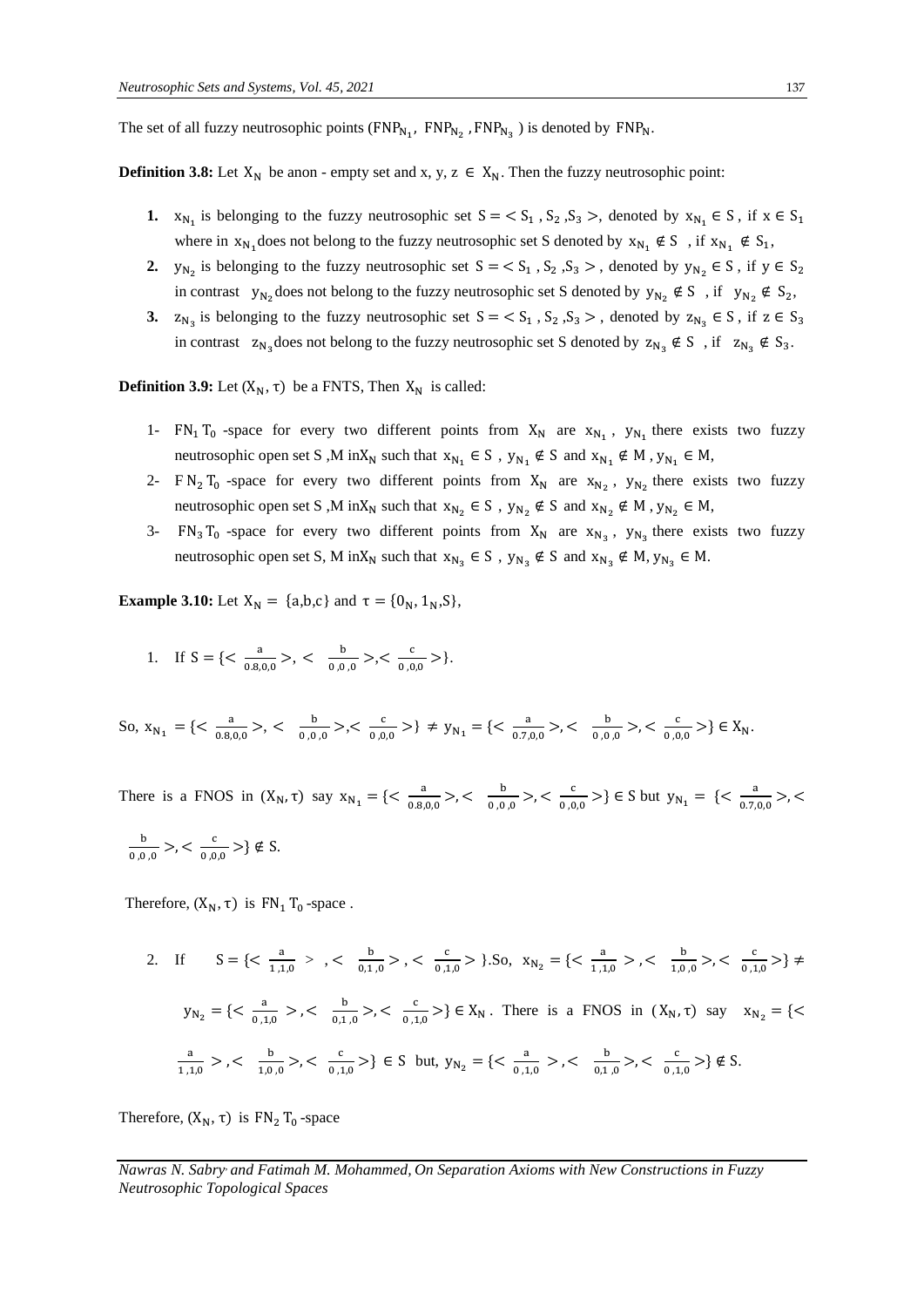3. If  $S = \{ \leq \frac{a}{1.8} \}$  $\frac{a}{1,0.9,0}$  >,<  $\frac{b}{0,0}$  $rac{b}{0,0,1}$  >,<  $rac{c}{0,0}$  $\frac{c}{0,0,1}$  > }.

So,  $x_{N_3} = \{ \frac{a}{\sqrt{0.0}} \}$  $rac{a}{0,0,1}$ >,<  $rac{b}{0,0}$  $rac{b}{0,0,1}$  >, <  $rac{c}{0,0.}$  $\frac{c}{0,0.9,1}$ , > }  $\neq$   $y_{N_3}$  = {<  $\frac{a}{0,0.9}$  $rac{a}{0,0,1}$ >,<  $rac{b}{0,0}$  $rac{b}{0,0,1}$  >, <  $rac{c}{0.6}$  $\frac{c}{0.6,1,0}$  > }  $\in X_N$ .

There is a FNOS in  $(X_N, \tau)$  say,  $X_{N_3} = \{ \frac{\alpha}{\alpha} \}$  $\frac{a}{0,0,1}$  >, <  $\frac{b}{0,0}$  $\frac{b}{0,0,1}$  >, <  $\frac{c}{0,0.1}$  $\frac{c}{0.0.9,1}$ , > }  $\in$  S but,  $y_{N_3} = \{ < \frac{a}{0.00,1}$  $\frac{a}{0,0,1}$ >,<

b  $rac{b}{0,0,1}$  >,<  $rac{c}{0.6}$  $\frac{c}{0.6, 1,0}$  > }  $\notin$  S. Therefore,  $(X_N, \tau)$  is FN<sub>3</sub> T<sub>0</sub>-space.

**Definition 3.11:** Suppose that  $(X_N, \tau)$  is a FNTS, Then  $X_N$  is called:

- 1-  $FN_1T_1$ -space for every two different points from  $X_N$  are  $X_{N_1}$ ,  $Y_{N_1}$  there exists two fuzzy neutrosophic open set S, M in X<sub>N</sub> such that  $x_{N_1} \in S$ ,  $y_{N_1} \notin S$  and  $x_{N_1} \notin M$ ,  $y_{N_1} \in M$ ,
- 2-  $FN_2T_1$ -space for every two different points from  $X_N$  are  $X_{N_2}$ ,  $Y_{N_2}$  there exists two fuzzy neutrosophic open set S, M in X<sub>N</sub> such that  $x_{N_2} \in S$ ,  $y_{N_2} \notin S$  and  $x_{N_2} \notin M$ ,  $y_{N_2} \in M$ ,
- 3-  $FN_3T_1$ -space for every two different points from  $X_N$  are  $X_{N_3}$ ,  $Y_{N_3}$  there exists two fuzzy neutrosophic open set S, M in X<sub>N</sub> such that  $x_{N_3} \in S$ ,  $y_{N_3} \notin S$  and  $x_{N_3} \notin M$ ,  $y_{N_3} \in M$ .

**Example 3.12:** Let  $X_N = \{a,b,c\}$ ,  $\tau = \{0_N, 1_N, S, M, S \land M, S \lor M\}$ , Then.

1. If 
$$
S = \{ \langle \frac{a}{0.5, 0, 0} \rangle, \langle \frac{b}{0, 0, 0} \rangle, \langle \frac{c}{0, 0, 0} \rangle \}
$$
 and  
\n $M = \{ \langle \frac{a}{0.3, 0, 0} \rangle, \langle \frac{b}{0, 0, 0} \rangle, \langle \frac{c}{0, 0, 0} \rangle \}$ .

So, 
$$
x_{N_1} = \{ \langle \frac{a}{0.5, 0, 0} \rangle, \langle \frac{b}{0, 0, 0} \rangle, \langle \frac{c}{0, 0, 0} \rangle \} \neq y_{N_1} = \{ \langle \frac{a}{0, 0.3, 0} \rangle, \langle \frac{b}{0, 0, 0} \rangle, \langle \frac{c}{0, 0, 0} \rangle \} \in X_N.
$$

There is a FNOS in  $(X_N, \tau)$ , say  $X_{N_1} = \{ \leq \frac{a}{0.5} \}$  $\frac{a}{0.5,0,0}$  >, <  $\frac{b}{0,0}$  $\frac{b}{0,0,0}$  >, <  $\frac{c}{0,0}$  $\frac{c}{0,0,0}$  > }  $\in$  S,  $x_{N_1} = \{ \leq \frac{a}{0.5} \}$  $\frac{a}{0.5,0,0}$  >, <  $\frac{b}{0,0}$  $\frac{0}{0,0,0}$ 

$$
0<\frac{c}{0,0,0}> \}\notin M\ \ \text{and}\quad y_{N_1}=\{<\frac{a}{0,0.3,0}>, <\frac{b}{0,0,0}>,<\frac{c}{0,0,0}>\}\in M\,,\ \ y_{N_1}=\{<\frac{a}{0,0.3,0}>,<\frac{b}{0,0,0}>,<\frac{c}{0,0,0}>,<\frac{c}{0,0,0}>,<\frac{c}{0,0,0}>,<\frac{c}{0,0,0}>,<\frac{c}{0,0,0}>,<\frac{c}{0,0,0}>,<\frac{c}{0,0,0}>,<\frac{c}{0,0,0}>,<\frac{c}{0,0,0}>,<\frac{c}{0,0,0}>,<\frac{c}{0,0,0}>,<\frac{c}{0,0,0}>,<\frac{c}{0,0,0}>,<\frac{c}{0,0,0}>,<\frac{c}{0,0,0}>,<\frac{c}{0,0,0}>,<\frac{c}{0,0,0}>,<\frac{c}{0,0,0}>,<\frac{c}{0,0,0}>,<\frac{c}{0,0,0}>,<\frac{c}{0,0,0}>,<\frac{c}{0,0,0}>,<\frac{c}{0,0,0}>,<\frac{c}{0,0,0}>,<\frac{c}{0,0,0}>,<\frac{c}{0,0,0}>,<\frac{c}{0,0,0}>,<\frac{c}{0,0,0}>,<\frac{c}{0,0,0}>,<\frac{c}{0,0,0}>,<\frac{c}{0,0,0}>,<\frac{c}{0,0,0}>,<\frac{c}{0,0,0}>,<\frac{c}{0,0,0}>,<\frac{c}{0,0,0}>,<\frac{c}{0,0,0}>,<\frac{c}{0,0,0}>,<\frac{c}{0,0,0}>,<\frac{c}{0,0,0}>,<\frac{c}{0,0,0}>,<\frac{c}{0,0,0}>,<\frac{c}{0,0,0}>,<\frac{c}{0,0,0}>,<\frac{c}{0,0,0}>,<\frac{c}{0,0,0}>,<\frac{c}{0,0,0}>,<\frac{c}{0,0,0}>,<\frac{c}{0,0,0}>,<\frac{c}{0,0,0}>,<\frac{c
$$

c  $\frac{c}{0,0,0}$  >  $\notin$  S. Therefore,  $(X_N, \tau)$  is FN<sub>1</sub> T<sub>1</sub>-space.

2. If  $S = \{ \leq \frac{a}{11} \}$  $rac{a}{1,1,0}$  >,<  $rac{b}{0,1}$  $rac{b}{0,1,0}$  >,<  $rac{c}{0,1}$  $\frac{c}{0,1,0}$  > }, and  $M = \left\{ \frac{a}{a} \right\}$  $rac{a}{0,0,0}$  >,<  $rac{b}{0,1}$  $rac{b}{0,1,0}$  >,<  $rac{c}{0,1}$  $\frac{c}{0,1,0}$  >}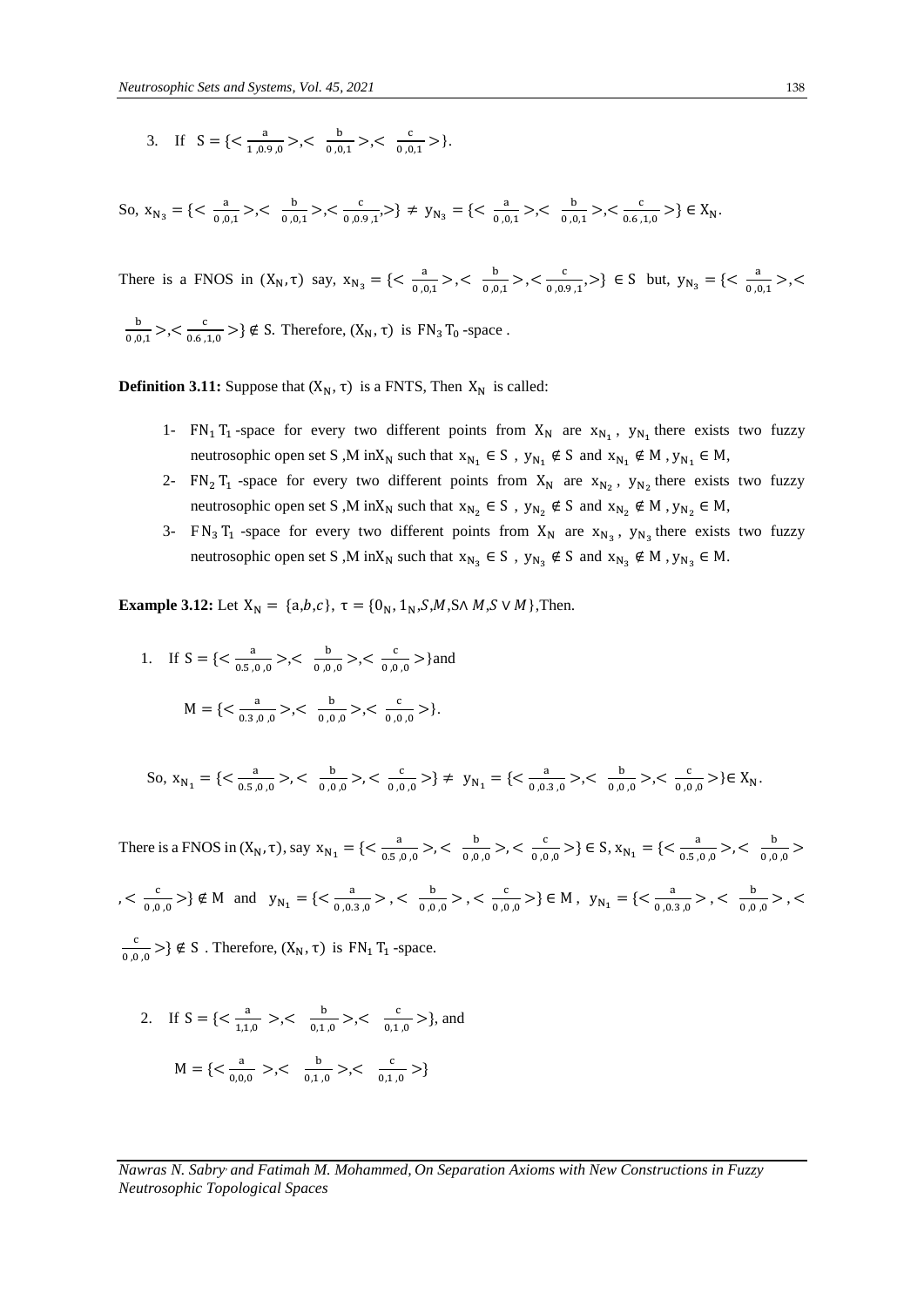So, 
$$
x_{N_2} = \{ \langle \frac{a}{0,1,0} \rangle, \langle \frac{b}{1,1,0} \rangle, \langle \frac{c}{0,1,0} \rangle \} \neq y_{N_2} = \{ \langle \frac{a}{0,1,0} \rangle, \langle \frac{b}{0,0,0} \rangle, \langle \frac{c}{0,1,0} \rangle \} \in X_N
$$

There is a FNOS in 
$$
(X_N, \tau)
$$
, say  $x_{N_2} = \{ \langle \frac{a}{0,1,0} \rangle, \langle \frac{b}{1,1,0} \rangle, \langle \frac{c}{0,1,0} \rangle \} \in S, x_{N_2} = \{ \langle \frac{a}{0,1,0} \rangle, \langle \frac{b}{1,1,0} \rangle, \langle \frac{c}{0,1,0} \rangle \}$   
 $\frac{b}{1,1,0} > \langle \frac{c}{0,1,0} \rangle \notin M$  and  $y_{N_2} = \{ \langle \frac{a}{0,1,0} \rangle, \langle \frac{b}{0,0,0} \rangle, \langle \frac{c}{0,1,0} \rangle \}$ 

 $\in M, y_{N_2} = \{\leq \frac{a}{0.1}\}$  $\frac{a}{0,1,0}$  >,<  $\frac{b}{0,0}$  $rac{b}{0,0,0}$  >,<  $rac{c}{0,1}$  $\frac{C}{0,1,0}$  >  $\notin$  S. Therefore,  $(X_N, \tau)$  is  $FN_2$   $T_1$ -space.

3. If 
$$
S = \{ \langle \frac{a}{1,0.2,0} \rangle, \langle \frac{b}{0,0,1} \rangle, \langle \frac{c}{0,0,1} \rangle \}
$$
 and  
\n $M = \{ \langle \frac{a}{0,0.7,1} \rangle, \langle \frac{b}{0,0,1} \rangle, \langle \frac{c}{0,0,1} \rangle \}$ 

$$
S \wedge M = \{ \langle \frac{a}{0, 0.2, 0} \rangle, \langle \frac{b}{0, 0, 1} \rangle, \langle \frac{c}{0, 0, 1} \rangle \}
$$

$$
SV M = \{ < \frac{a}{1, 0.7, 1} > \, < \frac{b}{0, 0.1} > \, < \frac{c}{0, 0.1} > \}.
$$

So, 
$$
x_{N_3} = \{ \langle \frac{a}{0.0,1} \rangle, \langle \frac{b}{0.0,1} \rangle, \langle \frac{c}{0.0,2,1} \rangle \} \neq y_{N_3} = \{ \langle \frac{a}{0.0,1} \rangle, \langle \frac{b}{0.0,1} \rangle, \langle \frac{c}{0.0,7,1} \rangle \} \in X_N
$$

There is a FNOS in  $(X_N, \tau)$  say,  $X_{N_3} = \{ \langle \frac{a}{0.0} \rangle \}$  $\frac{a}{0,0,1}$  >,<,  $\frac{b}{0,0}$  $rac{b}{0,0,1}$  >,<  $rac{c}{0,0.}$  $\frac{c}{0,0.2,1}$  > }  $\in$  S,  $x_{N_3}$  = {  $\lt \frac{a}{0,0}$  $\frac{a}{0,0,1}$  >,<,  $\frac{b}{0,0}$  $\frac{0}{0,0,1}$  >,< c  $\frac{c}{0.02,1}$  >  $\xi$  M and  $y_{N_3} = \{ \frac{a}{0.01} \}$  $\frac{a}{0,0,1}$  > , < ,  $\frac{b}{0,0}$  $\frac{b}{0,0,1}$  > , <  $\frac{c}{0,0.}$  $\frac{c}{0,0.7,1}$  > }  $\in M$ ,  $y_{N_3} = \left\{ \frac{a}{0,0.7,1} \right\}$  $\frac{a}{0,0,1}$  > , < ,  $\frac{b}{0,0}$  $\frac{0}{0,0,1}$  > , < c  $\frac{c}{a_{0,0.7,1}}$  >  $\} \notin S$ . Therefore,  $(X_N, \tau)$  is FN<sub>3</sub> T<sub>1</sub> -space.

**Definition 3.13:** Suppose that  $(X_N, \tau)$  is a FNTS. Then  $X_N$  is called:

- 1-  $FN_1T_2$ -space for every two different points from  $X_N$  are  $X_{N_1}$ ,  $Y_{N_1}$  there exists two fuzzy neutrosophic open set S,M in  $X_N$  such that  $x_{N_1} \in S$ ,  $y_{N_1} \notin S$  and  $x_{N_1} \notin M$ ,  $y_{N_1} \in M$  with  $S \wedge M = \leq$  $0,0,0>$ ,
- 2-  $FN_2T_2$ -space for every two different points from  $X_N$  are  $X_{N_2}$ ,  $Y_{N_2}$  there exists two fuzzy neutrosophic open set S, M in X<sub>N</sub> such that  $x_{N_2} \in S$ ,  $y_{N_2} \notin S$  and  $x_{N_2} \notin M$ ,  $y_{N_2} \in M$  with  $S \wedge M = \langle$  $0,1,0,$
- 3-  $FN_3T_2$ -space for every two different points from  $X_N$  are  $X_{N_3}$ ,  $Y_{N_3}$  there exists two fuzzy neutrosophic open set S,M inX<sub>N</sub> such that  $x_{N_3} \in S$ ,  $y_{N_3} \notin S$  and  $x_{N_3} \notin M$ ,  $y_{N_3} \in M$  with  $S \wedge M =$  $< 0.01$ .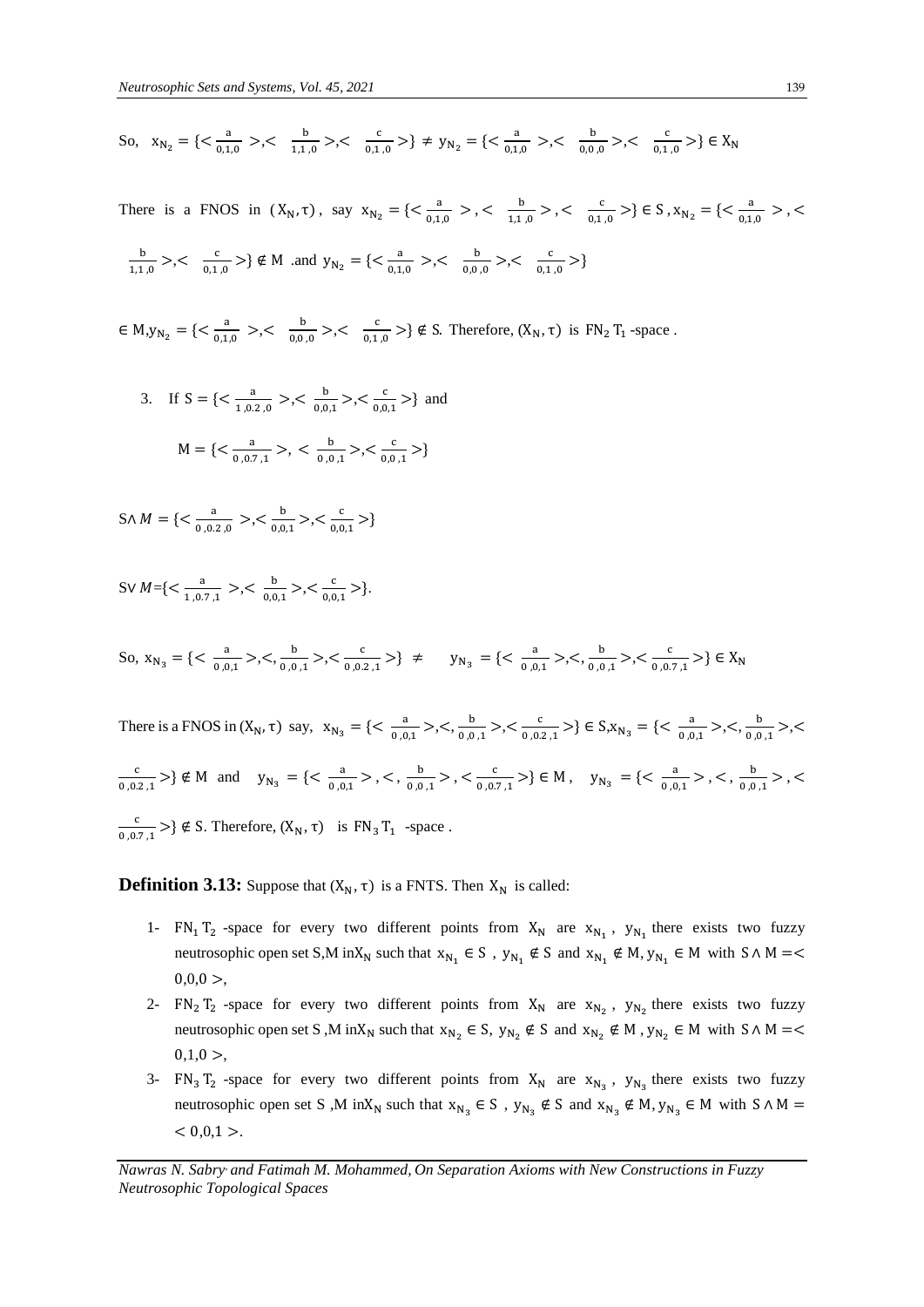**Example 3.14:** Let  $X_N = \{a,b,c\}$ ,  $\tau = \{0_N, 1_N, S, M, SV, M\}$ , Then.

1. If  $S = \{ \leq \frac{a}{\log a} \}$  $\frac{a}{0.6, 0, 0}$  >, <  $\frac{b}{0, 0}$  $rac{b}{0,0,0}$  >, <  $rac{c}{0,0}$  $\frac{c}{0,0,0}$  > }, and  $M = \{\leq \frac{a}{a} \}$  $\frac{a}{0.0.8,0}$  >,<  $\frac{b}{0.0}$  $\frac{b}{0,0,0}$  >,<  $\frac{c}{0,0}$  $\frac{c}{\frac{0}{0.00}}>$ S∨  $M = \{ \leq \frac{a}{a \leq a} \}$  $rac{a}{0,6,0.8,0}$  >,<  $rac{b}{0,0.8}$  $rac{b}{0,0,0}$  >, <  $rac{c}{0,0}$  $\frac{c}{0,0,0}$  > }. So, S∧ M = < 0,0,0 >

Let  $x_{N_1} = \{ \frac{a}{0.6} \}$  $\frac{a}{0.6, 0, 0}$  >,<  $\frac{b}{0, 0}$  $\frac{b}{0,0,0}$  >,<  $\frac{c}{0,0}$  $\frac{c}{0,0,0}$  > }  $\neq$   $y_{N_1}$  = { <  $\frac{a}{0,0.8}$  $\frac{a}{0.0.8,0}$  >,<  $\frac{b}{0.0}$  $rac{b}{\sqrt{0}}$ , 0,0 >, <  $rac{c}{\sqrt{0}}$  $\frac{c}{0,0,0}$  > }  $\in X_N$ 

There is a FNOS in  $(X_N, \tau)$ , say,  $X_{N_1} = \{ \frac{\sigma^2}{66} \}$  $\frac{a}{0.6, 0, 0}$  >,<  $\frac{b}{0, 0}$  $\frac{b}{0,0,0}$  >  $\lt$   $\frac{c}{0,0}$  $\frac{c}{0,0,0}$  > }  $\in$  S,  $x_{N_1}$  = {  $\lt \frac{a}{0.6}$ ,  $rac{a}{0.6,0,0}$  >,<  $rac{b}{0,0}$  $\frac{0}{0,0,0}$  $\cdot < \frac{c}{\sqrt{c}}$  $\frac{c}{0.00}$  >  $\} \notin M$  and  $y_{N_1} = \{ \frac{a}{0.000} \}$  $\frac{a}{0.0.8,0}$  >, <  $\frac{b}{0.0}$  $\frac{b}{0,0,0}$  >  $\frac{c}{0,0}$  $\frac{c}{0,0,0}$  > }  $\in M$ ,  $y_{N_1} = \left\{ \leq \frac{a}{0,0.1} \right\}$  $\frac{a}{0.0.8,0}$  >, <  $\frac{b}{0.0}$  $\frac{b}{0,0,0}$  >  $\lt$   $\frac{c}{0,0}$  $\frac{c}{0,0,0}$  $} \notin S$ . Therefore,  $(X_N, \tau)$  is  $N_1 T_2$ -space.

2. If  $S = \{ \leq \frac{a}{1.4} \}$  $\frac{a}{1,1,0}$  >,<  $\frac{b}{0,1}$  $\frac{b}{0,1,0}$  >, <  $\frac{c}{0,1}$  $\frac{c}{0,1,0}$  > } and  $M = \{\langle \frac{a}{a} \rangle\}$  $\frac{a}{0,1,0}$  >,<  $\frac{b}{0,1}$  $\frac{b}{0,1,0}$  >, <  $\frac{c}{0,1}$  $\frac{c}{0,1,0}$  > } So,  $S \wedge M = 0.1, 0 >$ 

Then,  $x_{N_2} = \{ \frac{a}{0.1} \}$  $\frac{a}{0,1,0}$  >,<  $\frac{b}{1,1}$  $\frac{b}{1,1,0}$  >, <  $\frac{c}{0,1}$  $\frac{c}{0,1,0}$  > }  $\neq y_{N_2}$  = {<  $\frac{a}{0,1}$  $\frac{a}{0,1,0}$  >,<  $\frac{b}{0,1}$  $\frac{b}{0,1,0}$  >, <  $\frac{c}{0,1}$  $\frac{c}{0,1,0}$  > }  $\in X_N$ 

There is a FNOS in( $X_N$ ,  $\tau$ ), say  $X_{N_2} = \{ \langle \frac{a}{n_1} \rangle$  $\frac{a}{0,1,0}$  > , <  $\frac{b}{1,1}$  $\frac{b}{1,1,0}$  >  $\lt$   $\frac{c}{0,1}$  $\frac{c}{0,1,0}$  > }  $\in$  S,  $x_{N_2}$  = {  $\lt \frac{a}{0}$  $\frac{a}{0}$ ,  $\frac{b}{1}$  $\frac{b}{1}, \frac{c}{0}$  $\frac{c}{0}$  >, < a  $\frac{a}{1}, \frac{b}{1}$  $\frac{b}{1}, \frac{c}{0}$  $\frac{c}{0}$  >, <  $\frac{a}{0}$  $\frac{a}{0}$ ,  $\frac{b}{1}$  $\frac{b}{1}, \frac{c}{0}$  $\frac{c}{0}$  >}  $\notin$  M and  $y_{N_2}$  = {<  $\frac{a}{0,1}$  $\frac{a}{0,1,0}$  >,<  $\frac{b}{0,1}$  $\frac{b}{0,1,0}$  >, <  $\frac{c}{0,1}$  $\frac{c}{0,1,0}$  > }  $\in M$ ,  $y_{N_2}$  = {  $\lt \frac{a}{0,1}$  $\frac{a}{0,1,0}$  >,<  $\frac{b}{0,1}$  $\frac{0}{0,1,0}$ ,  $\leq \frac{c}{a}$  $\frac{c}{a_{0,1,0}}$  >  $\notin$  S. Therefore,  $(X_N, \tau)$  is  $FN_2T_2$ -space.

3. If  $S = \{ \leq \frac{a}{1.8} \}$  $\frac{a}{1,0.9,0}$  >,<  $\frac{b}{0,0}$  $rac{b}{0,0,1}$  >,<  $rac{c}{0,0}$  $\frac{c}{0,0,1}$  > }, and  $M = \{\leq \frac{a}{2a}\}$  $\frac{a}{0,0,1}$  >, <  $\frac{b}{0,0}$  $\frac{b}{0.0 \cdot 1}$  >,<  $\frac{c}{0.0}$  $\frac{c}{0,0,1}$  > }

*Nawras N. Sabry, and Fatimah M. Mohammed, On Separation Axioms with New Constructions in Fuzzy Neutrosophic Topological Spaces*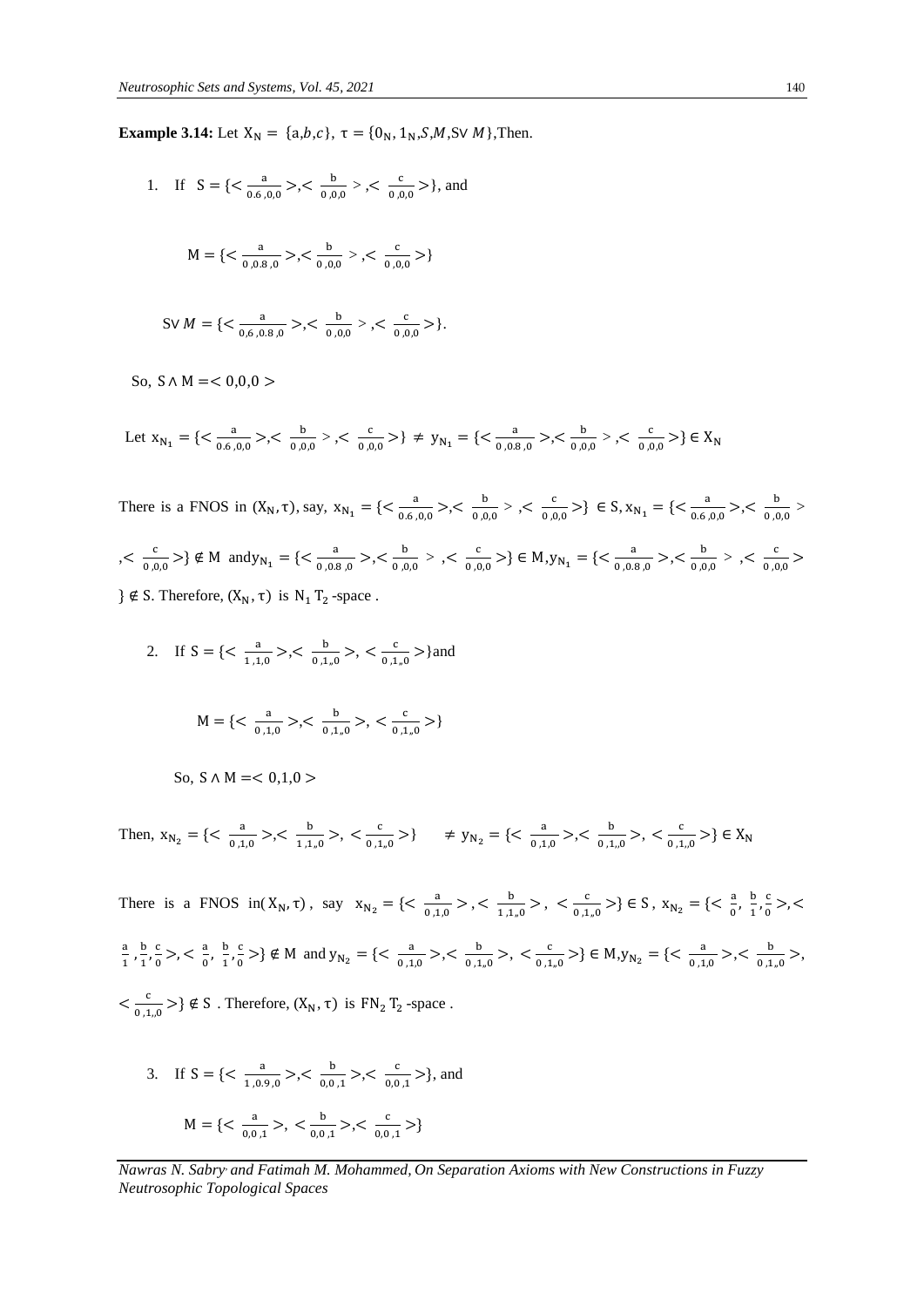$$
SV M = \{ < \frac{a}{1, 0.9, 1} > , < \frac{b}{0, 0, 1} > , < \frac{c}{0, 0, 1} > \}
$$

So,  $S \wedge M = 0.01$ 

Then,  $x_{N_3} = \{ \frac{a}{0.0} \}$  $\frac{a}{0,0,1}$  >, <  $\frac{b}{0,0}$  $rac{b}{0,0,1}$  >,<  $rac{c}{1,0.0}$  $\frac{c}{1,0.9,1}$  > }  $\neq$   $y_{N_3}$  = {<  $\frac{a}{0,0}$  $\frac{a}{0,0,1}$  >, <  $\frac{b}{0,0}$  $rac{b}{0,0,1}$  >,<  $rac{c}{0,0}$  $\frac{c}{0.0,1}$  > }  $\in X_N$ 

There is a FNOS in 
$$
(X_N, \tau)
$$
 say,  $x_{N_3} = \{ \langle \frac{a}{0,0,1} \rangle, \langle \frac{b}{0,0,1} \rangle, \langle \frac{c}{1,0,9,1} \rangle \} \in S, x_{N_3} = \{ \langle \frac{a}{0,0,1} \rangle, \langle \frac{b}{1,0,9,1} \rangle, \langle \frac{c}{1,0,0,1} \rangle, \langle \frac{c}{1,0,0,1} \rangle, \langle \frac{c}{1,0,0,1} \rangle \} \notin M \text{ and } y_{N_3} = \{ \langle \frac{a}{0,0,1} \rangle, \langle \frac{b}{0,0,1} \rangle, \langle \frac{c}{0,0,1} \rangle, \langle \frac{c}{0,0,1} \rangle, \langle \frac{c}{0,0,1} \rangle, \langle \frac{c}{0,0,1} \rangle, \langle \frac{c}{0,0,1} \rangle, \langle \frac{c}{0,0,1} \rangle, \langle \frac{c}{0,0,1} \rangle, \langle \frac{c}{0,0,1} \rangle, \langle \frac{c}{0,0,1} \rangle, \langle \frac{c}{0,0,1} \rangle, \langle \frac{c}{0,0,1} \rangle, \langle \frac{c}{0,0,1} \rangle, \langle \frac{c}{0,0,1} \rangle, \langle \frac{c}{0,0,1} \rangle, \langle \frac{c}{0,0,1} \rangle, \langle \frac{c}{0,0,1} \rangle, \langle \frac{c}{0,0,1} \rangle, \langle \frac{c}{0,0,1} \rangle, \langle \frac{c}{0,0,1} \rangle, \langle \frac{c}{0,0,1} \rangle, \langle \frac{c}{0,0,1} \rangle, \langle \frac{c}{0,0,1} \rangle, \langle \frac{c}{0,0,1} \rangle, \langle \frac{c}{0,0,1} \rangle, \langle \frac{c}{0,0,1} \rangle, \langle \frac{c}{0,0,1} \rangle, \langle \frac{c}{0,0,1} \rangle, \langle \frac{c}{0,0,1} \rangle, \langle \frac{c}{0,0,1} \rangle, \langle \frac{c}{0,0,1} \rangle, \langle \frac{c}{0,0,1} \rangle, \langle \frac{c}{0,0,1} \rangle, \langle \frac{c}{0,0,1} \rangle, \langle \frac$ 

**Note** : Veereswari Y. [11] defined and construct several FNTSs as in the next definition so, we used it to study some new kinds of separation axioms with some relations and examples.

**Definition 3.15 [11]:** Let  $(X_N, \tau)$  be a FNTS on  $X_N$  Then , we can also construct several FNTSs on  $X_N$  in the following ways:

1-  $\tau_{0.1} = \{ [\;]S: S \in \tau \}, \text{ where } [\;]S = \langle X, \mu_S(X), \sigma_S(X), 1 - \mu_S(X) \rangle =$  $FS = S_1, S_2, S_1^c >$ 2-  $\tau_{0.2} = \{ \langle \rangle \}$  S: S  $\in \tau$ , where  $\langle \rangle$  S =  $\langle x, 1 - V_S(x), \sigma_S(x), V_S(x) \rangle =$  $SE=< S_3^c, S_2, S_3 >.$ 

Now, we defined and construct two new FNTSs from the FNTS  $(X_N, \tau)$  as the next definition.

**Definition 3.16:** Let  $(X_N, \tau)$  be a FNTS such that  $\tau$  is not indiscrete such that  $\tau = \{0_N, 1_N\} \vee \{S_i, i \in J\}$ . Then we can construct two (FNTSs) on  $X_N$  as follows:

1-  $\tau^1 = \{0_N, 1_N\} \vee \{S_1\},\$ 2-  $\tau^2 = \{0_N, 1_N\} \vee \{S_2\}.$ 

**Example 3.17:** Let  $X_N = \{a,b,c\}$ ,  $\tau = \{0_N, 1_N, S, M, S \vee M\}$ , Then.

1. If  $S = \{ \leq \frac{a}{\log a} \}$  $\frac{a}{0.6, 0, 0}$  >,<  $\frac{b}{0, 0}$  $rac{b}{0,0,0}$  >,<  $rac{c}{0,0}$  $\frac{c}{0,0,0}$  > }, and

$$
M = \{ \langle \frac{a}{0,0.8,0} \rangle, \langle \frac{b}{0,0.0} \rangle, \langle \frac{c}{0,0.0} \rangle \}
$$

S∨  $M = \{ \leq \frac{a}{a \leq a} \}$  $\frac{a}{0.6, 0.8, 0}$  >,<  $\frac{b}{0, 0}$  $rac{b}{\sqrt{0}}$ , 0,0 >, <  $rac{c}{\sqrt{0}}$  $\frac{c}{0,0,0}$  > }.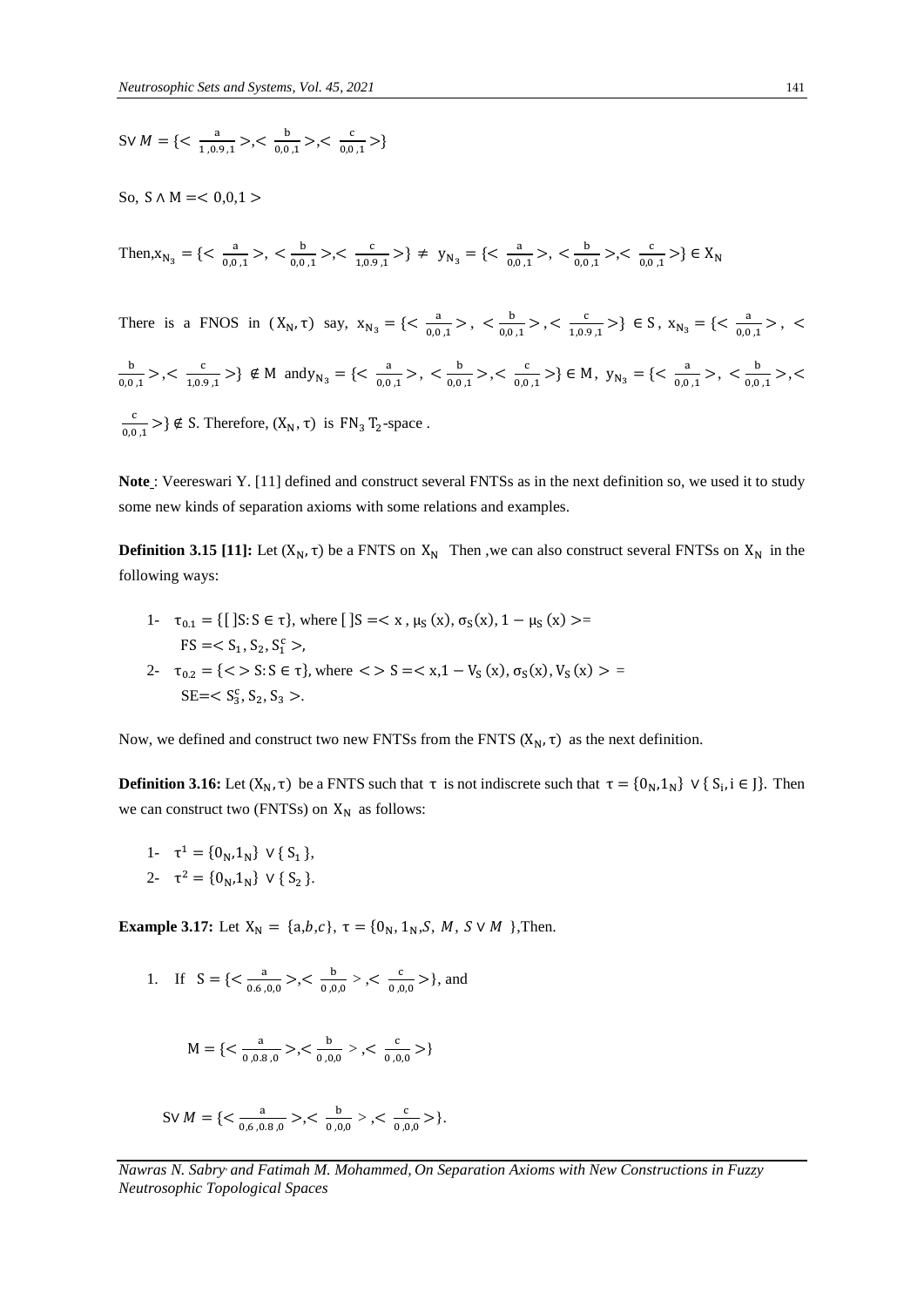So, 
$$
S \wedge M = < 0,0,0>
$$
  
\n
$$
\tau^{1} = \{0_{N}, 1_{N}\} \vee \{0.6, 0, 0\} \vee \{0, 0.8, 0\}
$$
\n
$$
\tau^{1} = \{0_{N}, 1_{N}, \{0.6, 0, 0\}, \{0, 0.8, 0\}\}.
$$
\n
$$
\tau^{2} = \{0_{N}, 1_{N}\} \vee \{S_{2}\} \vee \{M_{2}\}
$$
\n
$$
\tau^{2} = \{0_{N}, 1_{N}\} \vee \{0, 0, 0\} \vee \{0, 0, 0\}
$$
\n
$$
\tau^{2} = \{0_{N}, 1_{N}, \{0, 0, 0\}, \{0, 0, 0\}\}.
$$
\nLet  $x_{N_{1}} = \{<\frac{a}{0.6, 0.0}>, <\frac{b}{0.0.0}>, <\frac{c}{0.0.00}>, <\frac{c}{0.0.00}>, <\frac{b}{0.0.00}>, <\frac{c}{0.0.00}>, <\frac{c}{0.0.00}>, <\frac{c}{0.0.00}>, <\frac{c}{0.0.00}>, <\frac{c}{0.0.00}>, <\frac{c}{0.0.00}>, <\frac{c}{0.0.00}>, <\frac{c}{0.0.00}>, <\frac{c}{0.0.00}>, <\frac{c}{0.0.00}>, <\frac{c}{0.0.00}>, <\frac{c}{0.0.00}>, <\frac{c}{0.0.00}>, <\frac{c}{0.0.00}>, <\frac{c}{0.0.00}>, <\frac{c}{0.0.00}>, <\frac{c}{0.0.00}>, <\frac{c}{0.0.00}>, <\frac{c}{0.0.00}>, <\frac{c}{0.0.00}>, <\frac{c}{0.0.00}>, <\frac{c}{0.0.00}>, <\frac{c}{0.0.00}>, <\frac{c}{0.0.00}>, <\frac{c}{0.0.00}>, <\frac{c}{0.0.00}>, <\frac{c}{0.0.00}>, <\frac{c}{0.0.00}>, <\frac{c}{0$ 

There is a FNOS in  $(X_N, \tau)$  say,  $X_{N_1} = \{ \leq \frac{a}{0.6} \}$  $\frac{a}{0.6, 0, 0}$  >,<  $\frac{b}{0, 0}$  $\frac{b}{0,0,0}$  >  $\lt$   $\frac{c}{0,0}$  $\frac{c}{0,0,0}$  > }  $\in$  S,  $x_{N_1}$  = {  $\lt \frac{a}{0.6}$ ,  $rac{a}{0.6,0,0}$  >,<  $rac{b}{0,0}$  $\frac{0}{0,0,0}$  $\cdot < \frac{c}{\sqrt{c}}$  $\frac{c}{(0,0,0)}$  >  $\notin$  M and  $y_{N_1}$  = { <  $\frac{a}{(0,0.8)}$  $\frac{a}{0.0.8,0}$  >, <  $\frac{b}{0.0}$  $\frac{b}{0,0,0}$  >  $\lt$   $\frac{c}{0,0}$  $\frac{c}{0,0,0}$  > }  $\in M$ ,  $y_{N_1} = \{ \leq \frac{a}{0,0.1} \}$  $\frac{a}{0.0.8,0}$  >, <  $\frac{b}{0.0}$  $\frac{b}{0,0,0}$  >  $\lt$   $\frac{c}{0,0}$  $\frac{c}{0,0,0}$  $} \notin S$ . Therefore,  $(X_N, \tau)$  is  $FN_1 T_2$ -space.

2. If  $S = \{ \leq \frac{a}{1.4} \}$  $\frac{a}{1,1,0}$  >,<  $\frac{b}{0,1}$  $\frac{b}{0,1,0}$  >, <  $\frac{c}{0,1}$  $\frac{c}{0,1,0}$  > } and

$$
M = \{ < \frac{a}{0,1,0} > , < \frac{b}{0,1,0} > , < \frac{c}{0,1,0} > \}
$$

So, 
$$
S \land M = <0,1,0>
$$

$$
\tau^{1} = \{0_{N}, 1_{N}\} \vee \{S_{1}\} \vee \{M_{1}\}\
$$
  
\n
$$
\tau^{1} = \{0_{N}, 1_{N}\} \vee \{1, 1, 0\} \vee \{0, 1, 0\}
$$
  
\n
$$
\tau^{1} = \{0_{N}, 1_{N}, \{1, 0, 0\}, \{0, 1, 0\}\}.
$$
  
\n
$$
\tau^{2} = \{0_{N}, 1_{N}\} \vee \{S_{2}\} \vee \{M_{2}\}
$$
  
\n
$$
\tau^{2} = \{0_{N}, 1_{N}\} \vee \{0, 1, 0\} \vee \{0, 1, 0\}
$$
  
\n
$$
\tau^{2} = \{0_{N}, 1_{N}, \{0, 1, 0\}, \{0, 1, 0\}\}.
$$

$$
\text{If } x_{N_2} = \{ < \frac{a}{0,1,0} > , < \frac{b}{1,1,0} > , < \frac{c}{0,1,0} > \} \quad \neq y_{N_2} = \{ < \frac{a}{0,1,0} > , < \frac{b}{0,1,0} > , < \frac{c}{0,1,0} > \} \in X_N
$$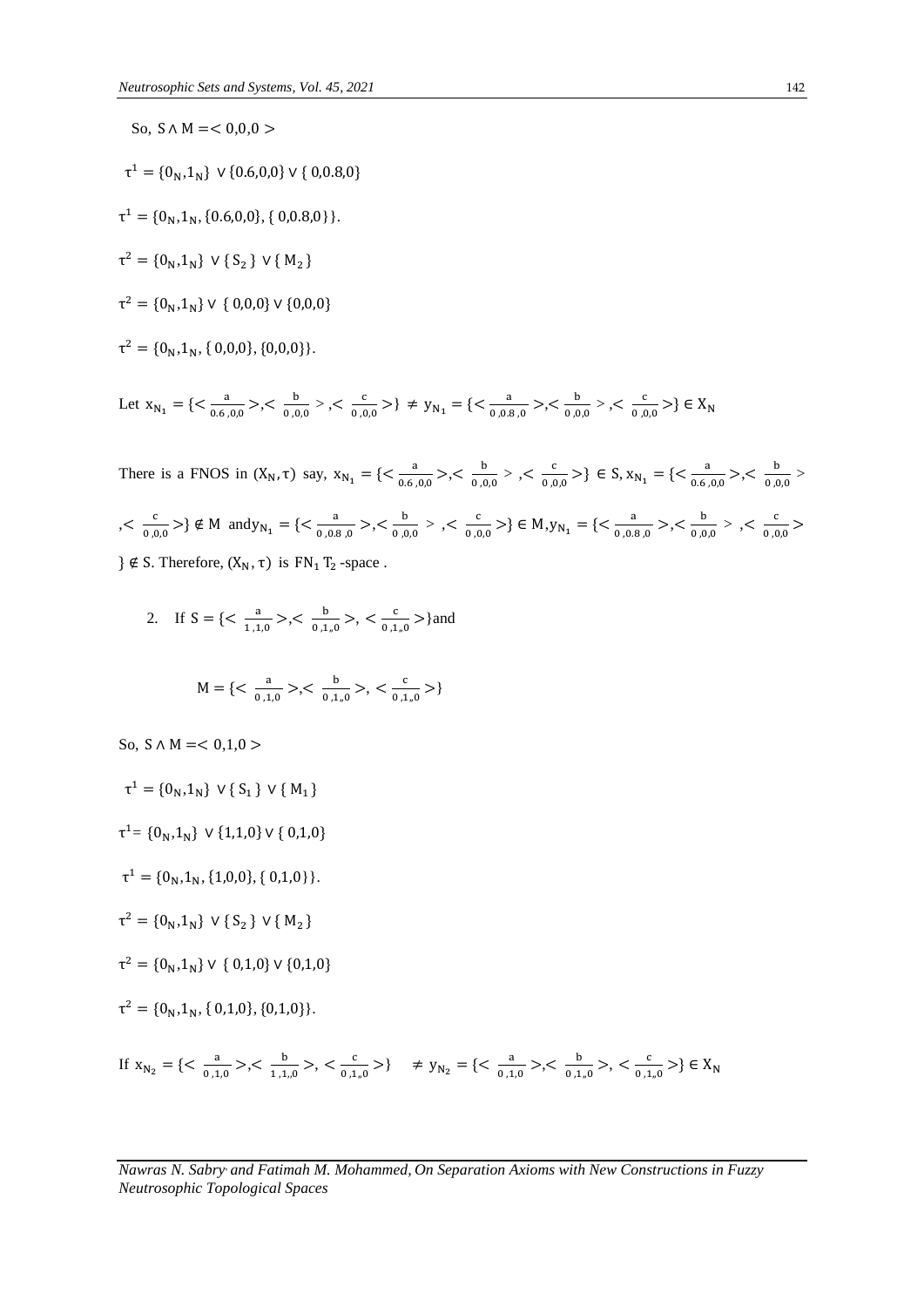There is a FNOS in 
$$
(X_N, \tau)
$$
 say,  $x_{N_2} = \{ \langle \frac{a}{0,1,0} \rangle, \langle \frac{b}{1,1,0} \rangle, \langle \frac{c}{0,1,0} \rangle \} \in S, x_{N_2} = \{ \langle \frac{a}{0}, \frac{b}{1}, \frac{c}{0} \rangle, \langle \frac{c}{0,1,0} \rangle \}$   
 $\frac{a}{1}, \frac{b}{1}, \frac{c}{0} \rangle, \langle \frac{a}{0}, \frac{b}{1}, \frac{c}{0} \rangle \} \notin M$  and  $y_{N_2} = \{ \langle \frac{a}{0,1,0} \rangle, \langle \frac{b}{0,1,0} \rangle, \langle \frac{c}{0,1,0} \rangle \} \in M, y_{N_2} = \{ \langle \frac{a}{0,1,0} \rangle, \langle \frac{b}{0,1,0} \rangle, \langle \frac{c}{0,1,0} \rangle \}$   
 $\langle \frac{c}{0,1,0} \rangle \} \notin S$ . Therefore,  $(X_N, \tau)$  is  $FN_2 T_2$ -space.

3. If 
$$
S = \{ \langle \frac{a}{1,0.9,0} \rangle, \langle \frac{b}{0,0,1} \rangle, \langle \frac{c}{0,0,1} \rangle \}
$$
, and  
\n $M = \{ \langle \frac{a}{0,0,1} \rangle, \langle \frac{b}{0,0,1} \rangle, \langle \frac{c}{0,0,1} \rangle \}$ 

S∨  $M = \{ \leq \frac{a}{4.8} \}$  $\frac{a}{1,0.9,1}$ >,<  $\frac{b}{0,0}$  $rac{b}{0,0,1}$  >,<  $rac{c}{0,0}$  $\frac{c}{0,0,1}$  > }

So, 
$$
S \wedge M = \langle 0, 0, 1 \rangle
$$
 and  $\tau^1 = \{0_N, 1_N\} \vee \{S_1\} \vee \{M_1\}$ .

$$
\tau^{1} = \{0_{N}, 1_{N}\} \vee \{1, 0.9, 1\} \vee \{0, 0, 1\}
$$
  
\n
$$
\tau^{1} = \{0_{N}, 1_{N}, \{1, 0.9, 1\}, \{0, 0, 0\}\},
$$
  
\n
$$
\tau^{2} = \{0_{N}, 1_{N}\} \vee \{S_{2}\} \vee \{M_{2}\}
$$
  
\n
$$
\tau^{2} = \{0_{N}, 1_{N}\} \vee \{0, 0, 1\} \vee \{0, 0, 1\}
$$
  
\n
$$
\tau^{2} = \{0_{N}, 1_{N}, \{0, 0, 1\}, \{0, 0, 1\}\}.
$$
  
\nIf we put,  $x_{N_{3}} = \{\langle \frac{a}{0, 0, 1} \rangle, \langle \frac{b}{0, 0, 1} \rangle, \langle \frac{c}{1, 0, 9, 1} \rangle\} \neq y_{N_{3}} = \{\langle \frac{a}{0, 0, 1} \rangle, \langle \frac{b}{0, 0, 1} \rangle, \langle \frac{c}{0, 0, 1} \rangle\} \in X_{N_{3}}$ 

There is a FNOS in  $(X_N, \tau)$  say,  $X_{N_3} = \{ \langle \frac{a}{0.0} \rangle \}$  $rac{a}{0,0,1}$  >, <  $rac{b}{0,0}$  $rac{b}{0.0 \cdot 1}$  >,<  $rac{c}{1.0 \cdot 1}$  $\frac{c}{1,0.9,1}$  > }  $\in S$ ,

 $X_{N_3} = \{ \langle \frac{a}{0.0} \rangle \}$  $\frac{a}{0,0,1}$ >, < $\frac{b}{0,0}$  $\frac{b}{0.0 \cdot 1}$ >,<  $\frac{c}{1.0 \cdot 1}$  $\frac{c}{1,0.9,1}$  >  $\xi$  M and  $y_{N_3}$  = {<  $\frac{a}{0,0}$  $\frac{a}{0.0 \cdot 1}$ ,  $< \frac{b}{0.0}$  $\frac{b}{0.0 \cdot 1}$  >, <  $\frac{c}{0.0}$  $\frac{c}{0.0 \cdot 1}$  > }  $\in M$ ,  $y_{N_3} = \{$ a  $\frac{a}{0,0,1}$  >, <  $\frac{b}{0,0}$  $rac{b}{0,0,1}$  >,<  $rac{c}{0,0}$  $\frac{c}{0.0,1}$  >  $\} \notin S$ . Therefore,  $(X_N, \tau)$  is FN<sub>3</sub> T<sub>2</sub> -space.

**Definition 3.18:** A FNTS  $(X_N, \tau)$  is called:

- 1. FNT<sub>0</sub>-space if  $(X_N, τ)$  is FN<sub>1</sub>T<sub>0</sub>-space, FN<sub>2</sub>T<sub>0</sub>-space and FN<sub>3</sub>T<sub>0</sub>-space.
- 2. FNT<sub>1</sub>-space if  $(X_N, \tau)$  is FN<sub>1</sub>T<sub>1</sub>-space, FN<sub>2</sub>T<sub>1</sub>-space and FN<sub>3</sub>T<sub>1</sub>-space.
- 3. FNT<sub>2</sub>-space if  $(X_N, \tau)$  is FN<sub>2</sub>T<sub>0</sub>-space, FN<sub>2</sub>T<sub>2</sub>-space and FN<sub>3</sub>T<sub>2</sub>-space.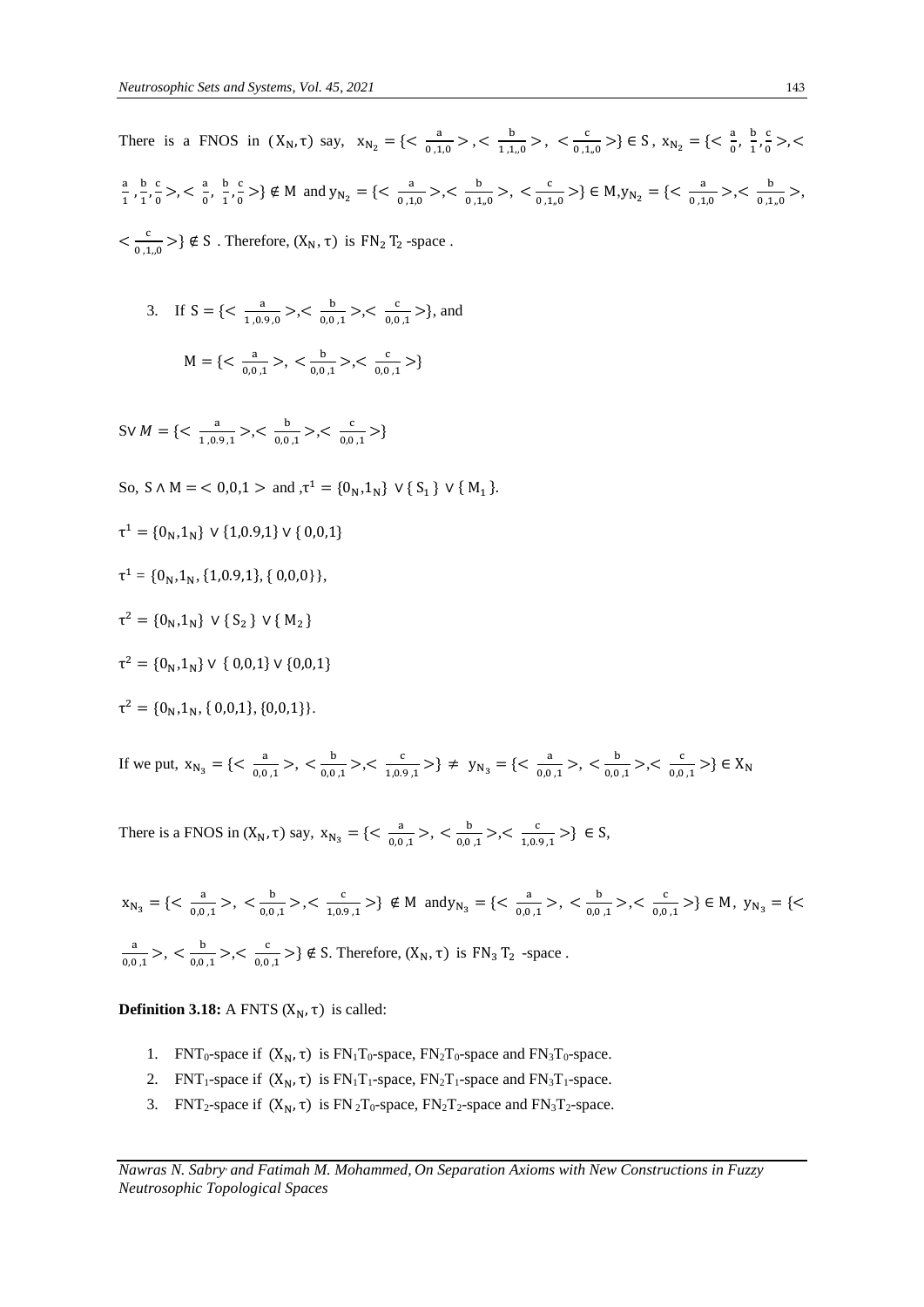The next theorem gave the relations between the FNT<sub>1</sub>-space and the new defined construction  $\tau_{0.1}$  and  $\tau^1$ .

**Theorem 3.19:** Let  $(X_N, \tau)$  be a FNTS, then the following are equivalent:

- (i)-  $(X_N, \tau)$  is a FN T<sub>1</sub>-space,
- (ii)-  $(X_N, \tau_{0.1})$  is a FN T<sub>1</sub>-space,

(iii)-  $(X_N, \tau^1)$  is a FN T<sub>1</sub>-space.

Proof. (i)  $\Rightarrow$  (ii) Let  $x_N, y_N \in X_N$  such that  $x_N \neq y_N$  then there exist.

 $U_{x_N} = \langle S_1, S_2, S_3 \rangle$  and  $V_{y_N} = \langle M_1, M_2, M_3 \rangle$ , such that

 $x_N \in U_{x_N}$ , if  $x_N \in S_1$  and  $y_N \in V_{y_N}$ , if  $y_N \in M_1$ 

Since  $FU_{x_N} = S_1, S_2, S_1^c >$  and  $FV_{y_N} = S M_1, M_2, M_1^c >$ .

Then,  $x_N \in S_1$  and  $x_N \notin S_1^c$ , So  $x_N \in FU_{x_N}$ ,  $x_N \notin FV_{y_N} \implies x_N \notin M_1$  or  $x_N \in M_1^c$ .

Now if  $x_N \notin M_1$ , then  $x_N \in M_1^c$ .

Therefore,  $x_N \notin FV_{y_N}$ . If  $x_N \in M_1^c$ , then  $x_N \notin M_1^c$  and since  $M_1 \wedge M_1^c = 0_N$ .

So,  $x_N \in M_1^c$ , Thus  $x_N \notin FV_{y_N}$ .

Similarly;  $y_N \in V_{y_N}$  and  $x_N \notin FV_{y_N}$ . Therefore,  $(X_N, \tau_{0.1})$  is a FN T<sub>1</sub>-space.

(ii)  $\Rightarrow$  (iii): Suppose that  $x_N, y_N \in X_N$  such that  $x_N \neq y_N$ , then there exist.

 $FU_{x_N} = S_1, S_2, S_1^c > \text{ and } FU_{y_N} = S_1, M_2, M_1^c > \text{ in } \tau_{0.1}.$ 

Where:  $U_{x_N} = S_1, S_2, S_3 > \text{ and } V_{y_N} = S_1, M_2, M_3 > \text{ in } \tau.$ 

such that  $x_N \in FU_{x_N}, y_N \in FV_{y_N}, x_N \notin FV_{y_N}$  and  $y_N \notin FU_{x_N}$ .

Thus,  $x_N \in S_1$  and not in  $M_1$  and  $y_N$  in  $M_1$  not in  $S_1$ , there  $(X_N, \tau^1)$  is a FN  $T_1$ -space.

(iii)  $\Rightarrow$  (i) Let  $x_N, y_N \in X_N$  such that  $x_N \neq y_N$  then, there exist,  $x_N \in S_1$  and  $x_N \notin M_1$  with  $y_N \in S_1$ 

 $M_1$ ,  $y_N \notin S_1$ , where  $S_1$  and  $M_1$  are in  $\tau^1$ .

Put,  $U_{x_N} = S_1, S_2, S_3 > \text{ and } V_{y_N} = S_1, M_2, M_3 > S$ 

So,  $U_{x_N}$  and  $V_{y_N}$  are in  $\tau$  and satisfy  $T_1$ . Therefore,  $(X_N, \tau)$  is a FNT<sub>1</sub>-space.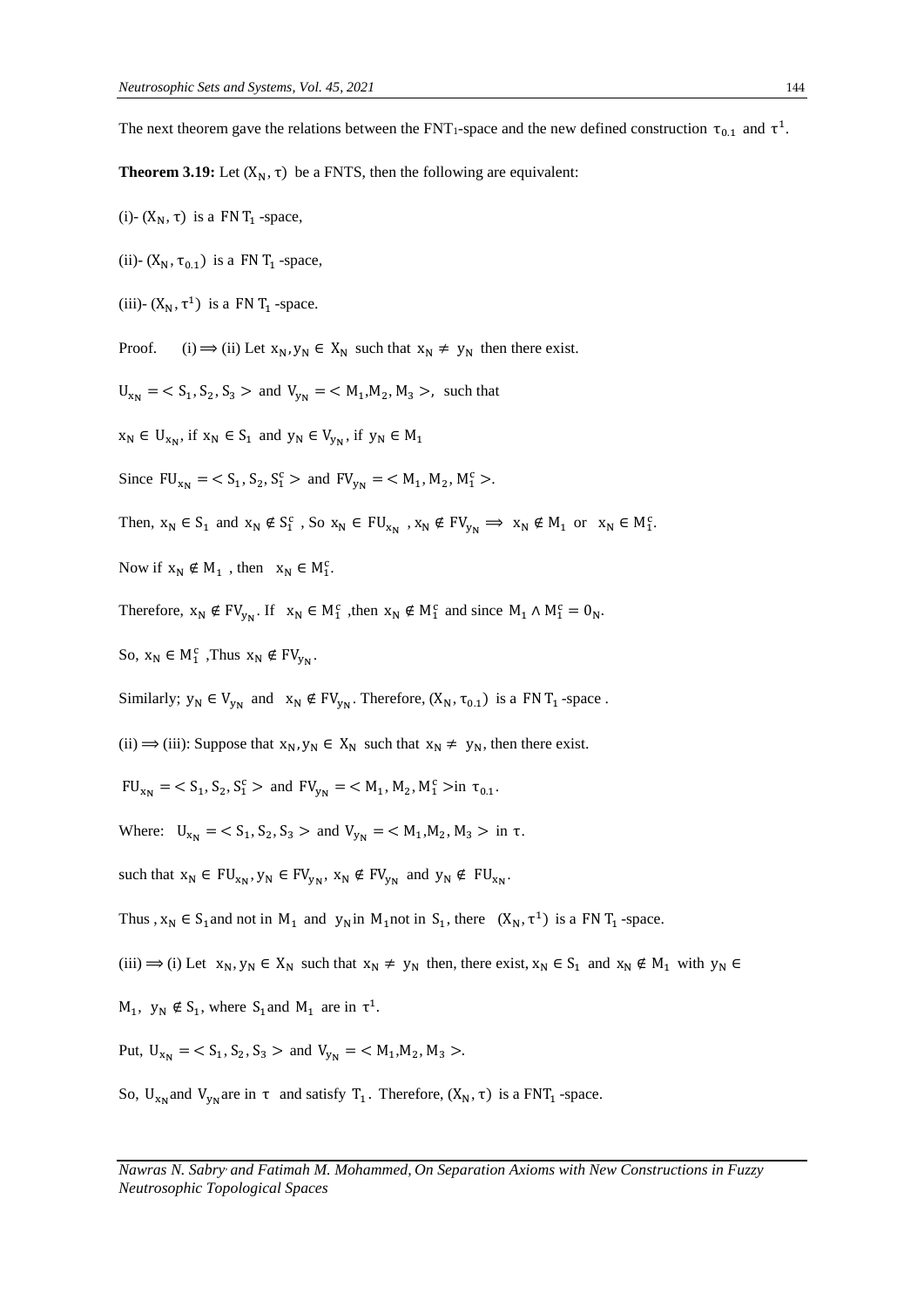**Example 3.20:** Let  $X_N = \{a,b,c\}$ ,  $\tau = \{0_N, 1_N, S, M, S \vee M, S \wedge M\}$ , Then.

$$
S = \{ \langle \frac{a}{1,0.4,0} \rangle, \langle \frac{b}{0,0,1} \rangle, \langle \frac{c}{0,0,1} \rangle \}, \text{and}
$$
  
\n
$$
M = \{ \langle \frac{a}{0,0.5,1} \rangle, \langle \frac{b}{0,0,1} \rangle, \langle \frac{c}{0,0,1} \rangle \}
$$
  
\n
$$
SV M = \{ \langle \frac{a}{1,0.5,1} \rangle, \langle \frac{b}{0,0,1} \rangle, \langle \frac{c}{0,0,1} \rangle \}
$$
  
\n
$$
SN M = \{ \langle \frac{a}{0,0.4,0} \rangle, \langle \frac{b}{0,0,1} \rangle, \langle \frac{c}{0,0,1} \rangle \}
$$
  
\n
$$
SK M = \{ \langle \frac{a}{0,0.4,0} \rangle, \langle \frac{b}{0,0,1} \rangle, \langle \frac{c}{0,0,1} \rangle \}
$$
  
\nIf  $x_{N_3} = \{ \langle \frac{a}{0,0,1} \rangle, \langle \frac{b}{0,0,1} \rangle, \langle \frac{c}{1,0.4,0} \rangle \} \neq y_{N_3} = \{ \langle \frac{a}{0,0,1} \rangle, \langle \frac{b}{0,0,1} \rangle, \langle \frac{c}{0,0.5,1} \rangle \} \in X_N$ .  
\nFor the set S,  $\tau_{0.1} = \{ \langle \frac{a}{1,0.4,0} \rangle, \langle \frac{b}{0,0.1} \rangle, \langle \frac{c}{0,0.6,1} \rangle \}$ .  
\nFor the set M,  $\tau_{0.1} = \{ \langle \frac{a}{0,0.5,1} \rangle, \langle \frac{b}{0,0.1} \rangle, \langle \frac{c}{1,0.5,0} \rangle \}$ .

Then, for  $\tau$  we have  $\tau_{0.1} = \{0_N, 1_N, \leq \frac{a}{100} \}$  $\frac{a}{1,0.4,0}$  >  $\lt$   $\frac{b}{0,0}$  $\frac{b}{0,0,1}$  > , <  $\frac{c}{0,0,1}$  $\frac{c}{0,0,6,1}$  >  $\frac{a}{0,0.1}$  $\frac{a}{0.0.5,1}$  >  $\lt$   $\frac{b}{0.0}$  $\frac{0}{0.0,1}$  > , < c  $\frac{c}{1,0.5,0}$  > } and

$$
\tau^{1} = \{0_{N}, 1_{N}\} \vee \{S_{1}\} \vee \{M_{1}\} = \{0_{N}, 1_{N}\} \vee \{1, 0.4, 0\} \vee \{0, 0.5, 1\}
$$

That is  $\tau^1 = \{0_N, 1_N, \{1, 0.4, 0\}, \{0, 0.5, 1\}\}.$ 

Then, There is a FNOS in  $X_N$  say,  $X_{N_3} = \{ \langle \frac{a}{n_3} \rangle$  $\frac{a}{0,0,1}$  >, <  $\frac{b}{0,0}$  $\frac{b}{0,0,1}$  >, <  $\frac{c}{1,0.4}$  $\frac{c}{1,0.4,0}$  > }  $\in$  S ,  $x_{N_3}$  = {<  $\frac{a}{0,0}$  $\frac{a}{0,0,1}$  >, < b  $\frac{b}{0,0,1}$  > , <  $\frac{c}{1,0.4}$  $\frac{c}{1,0.4,0}$  >}  $\notin M$  and  $y_{N_3} = \{ \langle \frac{a}{0,0} \rangle \}$  $\frac{a}{0,0,1}$  > , <  $\frac{b}{0,0}$  $\frac{b}{0,0,1}$  > , <  $\frac{c}{0,0.5}$  $\frac{c}{0.0.5 \cdot 1}$  > }  $\in M$ ,  $y_{N_3} = \{ \langle \frac{a}{0.0 \cdot 10^{10}} \rangle \}$  $\frac{a}{0.0,1}$  > , < b  $\frac{b}{0,0,1}$  >,<  $\frac{c}{0,0.5}$  $\frac{c}{0.0.5,1}$  >  $\} \notin S$ . Therefore,  $(X_N, \tau)$  is FN<sub>3</sub> T<sub>2</sub>-space.

The next theorem gave the relations between the FNT<sub>1</sub>-space and the new defined construction  $\tau_{0.2}$  and  $\tau^2$ .

**Theorem 3.21:** Let  $(X_N, \tau)$  be a FN  $T_1$  -space, then:

(i)-  $(X_N, \tau_{0.2})$  is a FN T<sub>1</sub>-space,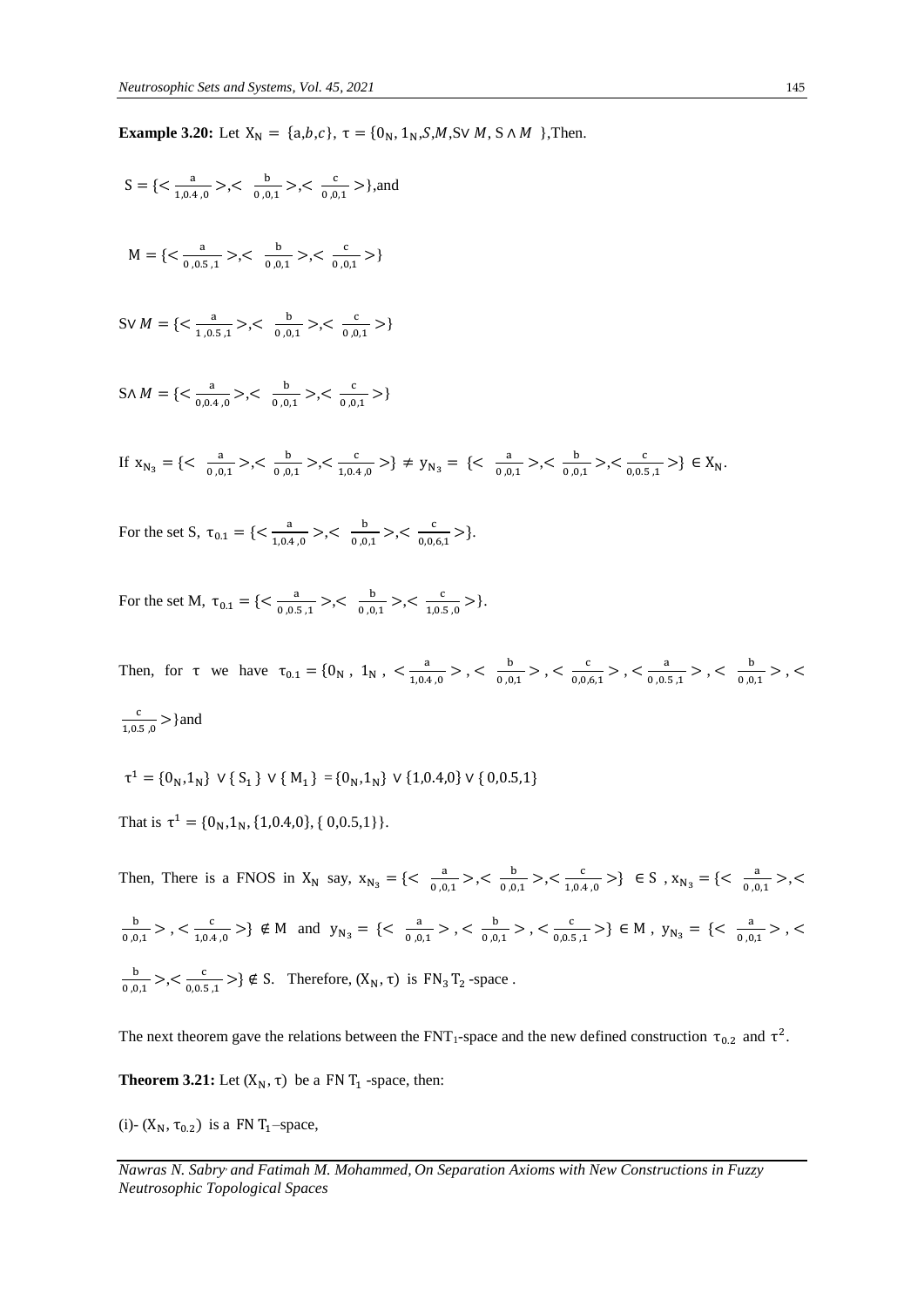(ii)-  $(X_N, \tau^2)$  is a FN T<sub>1</sub>-space.

Proof. (i) Let  $(X_N, \tau)$  be a FNT<sub>1</sub>-space and Let  $x_N, y_N$  be any elements in  $X_N$  such that  $x_N \neq y_N$  then there exists  $U_{x_N} = \langle S_1, S_2, S_3 \rangle$  and  $V_{y_N} = \langle M_1, M_2, M_3 \rangle$ , such that  $x_N \in U_{x_N}, y_N \in V_{y_N}, x_N \notin V_{y_N}$  and  $y_N \notin U_{x_N}.$ 

Thus  $x_N \in U_{x_N}$  if  $x_N \in S_1$ ,  $x_N \notin S_3$  and  $y_N \in M_1$ ,  $y_N \notin M_3$ .

Also,  $x_N \notin M_1$ ,  $y_N \notin S_1$ .

Since  $SU_{x_N} = \langle S_3^c, S_2, S_3 \rangle$  and  $SV_{y_N} = \langle M_3^c, M_2, M_3 \rangle$ . Then  $x_N \notin S_3$ , so  $x_N \in S_3^c$  and  $y_N \in M_3^c$ .

Thus  $x_N \in SU_{x_N}$  and  $y_N \in SV_{y_N}$ .

Similarly, we can show  $x_N \notin SV_{y_N}$  and  $y_N \notin SU_{x_N}$ .

Therefore,  $(X_N, \tau_{0.2})$  is a FN T<sub>1</sub>-space.

(ii) Suppose that  $x_N, y_N \in X_N$  such that  $x_N \neq y_N$  then, there exists  $SU_{x_N} = \langle S_3^c, S_2, S_3 \rangle$  and  $SV_{y_N} = \langle S_3^c, S_3 \rangle$  $M_3^c, M_2, M_3 >$  in  $\tau_{0.2}$ . So, there exist  $U_{x_N} = \langle S_1, S_2, S_3 \rangle$  and  $V_{y_N} = \langle M_1, M_2, M_3 \rangle$  in  $\tau$  such that  $x_N \in$  $SU_{x_N}$ ,  $y_N \in SV_{y_N}$ ,  $x_N \notin SV_{y_N}$  and  $y_N \notin SU_{x_N}$ .

Thus  $x_N \in S_3$  and not in  $M_3$  and  $y_N \in M_3$  not in  $S_3$ .

Therefore,  $(X_N, \tau^2)$  is a FN T<sub>1</sub>-space.

**Remark 3.22:**The converse of Theorem 3.21 is not true in general .The following examples show these cases .

**Example 3.23:** Let  $X_N = \{a,b,c\}$ , and Let  $\tau = \{0_N, 1_N, S, M, S \land M, S \lor M\}$ , where

$$
S=\{<(\frac{a}{1,0.7,0}),(\frac{b}{1,0.5,0}),(\frac{c}{1,0.8,0})>\},\text{ and }M=\{<(\frac{a}{1,0.7,0}),(\frac{b}{1,0,0}),(\frac{c}{1,0.4,0})>\},
$$

$$
S \wedge M = \{ \langle \left( \frac{a}{1,0.7,0} \right), \left( \frac{b}{1,0.0}, \left( \frac{c}{1,0.8,0} \right) \rangle \}, \text{ and } S \vee M = \{ \langle \left( \frac{a}{1,0.7,0} \right), \left( \frac{b}{1,0.5,0} \right), \left( \frac{c}{1,0.4,0} \right) \rangle \}
$$

1. For the set S,  $\tau_{0.2} = \{ \langle 5 \rangle \}$  where  $\langle 5 \rangle = \langle x, 1 - V_S(x), \sigma_S(x), V_S(x) \rangle$ 

$$
=\langle \frac{a}{0,0.2,1}, \frac{b}{1,0.5,0}, \frac{c}{1,0.8,0} \rangle
$$
, and

2. For the set M,  $\tau_{0.2} = \{ \langle \rangle M : M \in \tau \}$ , where  $\langle \rangle M = \langle x, 1 - V_M(x), \sigma_M(x), V_M(x) \rangle$ 

$$
=<(\frac{a}{0,0.6,1}), (\frac{b}{1,0,0}), (\frac{c}{1,0.4,0})>
$$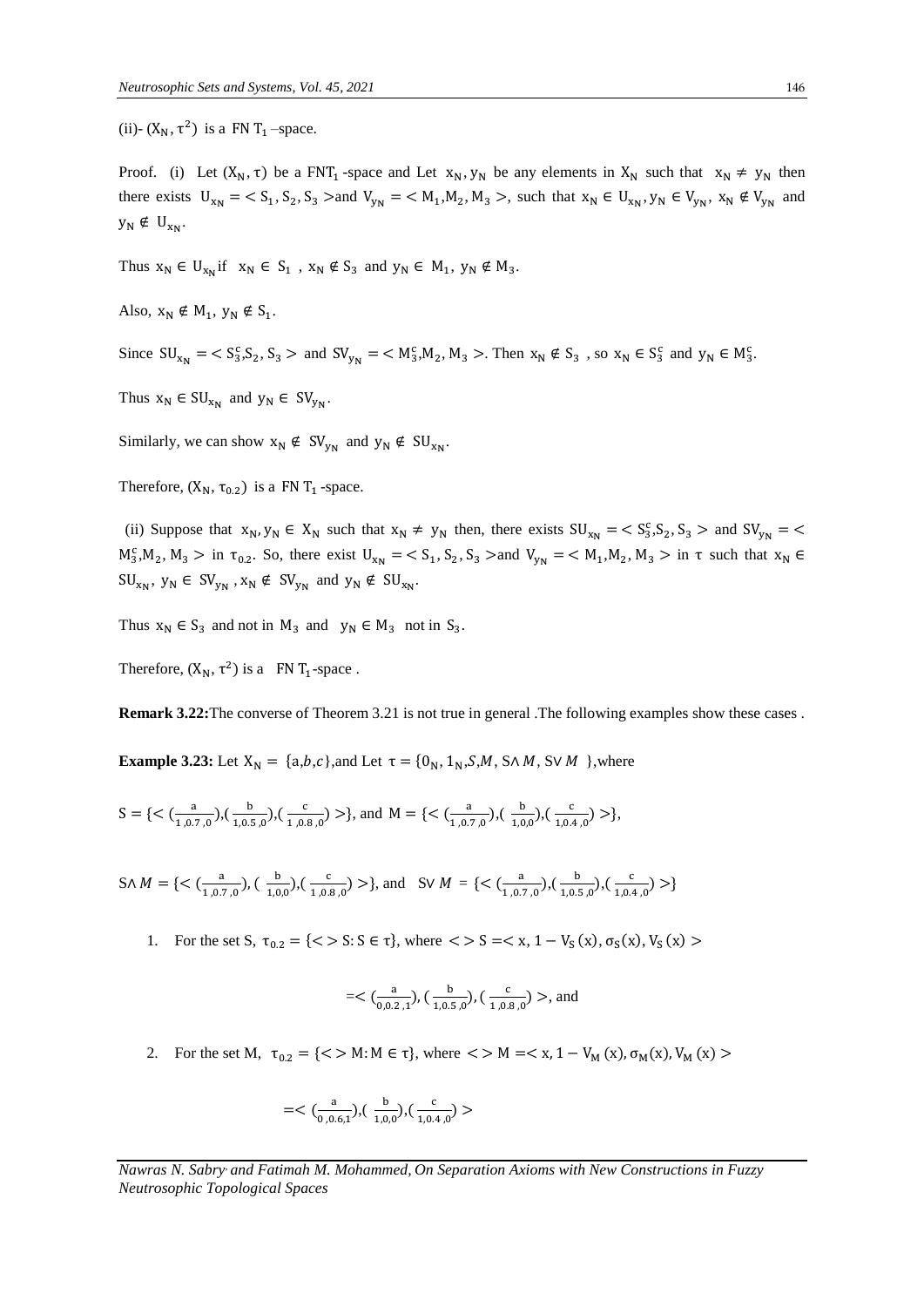Then, for  $\tau$  we have  $\tau_{0.2} = \{0_N, 1_N, (\frac{a}{0.2})\}$  $\frac{a}{0,0.2}$ , 1),  $\left(\frac{b}{1,0.5}\right)$  $\frac{b}{1,0.5,0}$ ),  $\left(\frac{c}{1,0.5,0}\right)$  $\frac{c}{1,0.8,0}$ ,  $\left(\frac{a}{0,0.8,0}\right)$  $\frac{a}{(0,0.6,1)}$ ,  $\left(\frac{b}{1,0}\right)$  $\frac{b}{1,0,0}$ ),  $\left(\frac{c}{1,0.0}\right)$  $\frac{c}{1,0.4,0}\big)\big\}.$ 

Also,  $\tau^2 = \{0_N, 1_N\} \vee \{S_2\} \vee \{M_2\}$ 

$$
= \{0_N, 1_N\} \vee \{(\frac{b}{1, 0.5, 0})\} \vee \{(\frac{b}{1, 0, 0})\}.
$$

**Remark 3.24:** For the FNTS  $(X_N, \tau)$  we have:

- 1. Every  $FNT_2$ -space is  $FNT_1$ -space.
- 2. Every  $FNT_1$ -space is  $FNT_0$ -space.

The proof is directly from definitions 3.9, 3.11 and 3.13.

The converse of Remark 3.24 is not true as it shown in the next example.

**Example 3.25:** Let  $X_N = \{a,b,c\}, \tau = \{0_N, 1_N, S\},\$ 

1. If  $S = \{ \langle \frac{a}{2.8} \rangle \}$  $\frac{a}{0.8,0,0}$  >, <  $\frac{b}{0,0}$  $rac{b}{0,0,0}$  >,<  $rac{c}{0,0}$  $\frac{c}{0,0,0}$  > }.

So,  $x_{N_1} = \{ \frac{a}{0.8} \}$  $\frac{a}{0.8,0,0}$  >, <  $\frac{b}{0,0}$  $rac{b}{0,0,0}$  >,<  $rac{c}{0,0}$  $\frac{c}{0,0,0}$  > }  $\neq$   $y_{N_1}$  = {<  $\frac{a}{0.7}$  $\frac{a}{0.7,0,0}$  >, <  $\frac{b}{0,0}$  $\frac{b}{0,0,0}$  >, <  $\frac{c}{0,0}$  $\frac{c}{0,0,0}$  > }  $\in X_N$ .

There is a FNOS in  $(X_N, \tau)$  say  $X_{N_1} = \{ \leq \frac{a}{0.8} \}$  $\frac{a}{0.8,0,0}$  >, <  $\frac{b}{0,0}$  $\frac{b}{0,0,0}$  >, <  $\frac{c}{0,0}$  $\frac{c}{0,0,0}$  > }  $\in$  S but  $y_{N_1} = \{ \leq \frac{a}{0.7} \}$  $\frac{a}{0.7,0,0}$  >, <

$$
\frac{b}{0,0,0} > 0 < \frac{c}{0,0,0} > \} \notin S.
$$

Therefore,  $(X_N, \tau)$  is  $FN_1 T_0$ -space but is not  $FN_1 T_1$ -space and not  $FN_1 T_2$ -space.

2. If  $S = \{ \leq \frac{a}{1.4} \}$  $\frac{a}{1,1,0}$  > ,<  $\frac{b}{0,1}$  $rac{b}{0,1,0}$  >,<  $rac{c}{0,1}$  $\frac{c}{0,1,0}$  > }.

So,  $x_{N_2} = \{ \frac{a}{1.1} \}$  $\frac{a}{1,1,0}$  >, <  $\frac{b}{1,0}$  $rac{b}{1,0,0}$  >, <  $rac{c}{0,1}$  $\frac{c}{0,1,0}$  > }  $\neq$   $y_{N_2}$  = { <  $\frac{a}{0,1}$  $\frac{a}{0,1,0}$  >, <  $\frac{b}{0,1}$  $rac{b}{0,1,0}$  >, <  $rac{c}{0,1}$  $\frac{c}{0,1,0}$  > }  $\in X_N$ . There is a FNOS in  $X_N$  say  $x_{N_2} = \{ \frac{a}{11} \}$  $\frac{a}{1,1,0}$  >, <  $\frac{b}{1,0}$  $rac{b}{1,0,0}$  >, <  $rac{c}{0,1}$  $\frac{c}{0,1,0}$  > }  $\in$  S but,  $y_{N_2}$  = {<  $\frac{a}{0,1}$  $\frac{a}{0,1,0}$  > , <  $\frac{b}{0,1}$  $\frac{0}{0,1,0}$  >, < c  $\frac{c}{0,1,0}$  > }  $\notin S$ .

Therefore,  $(X_N, \tau)$  is  $FN_2 T_0$ -space but, is not  $FN_2 T_1$ -space and not  $FN_2 T_2$ -space.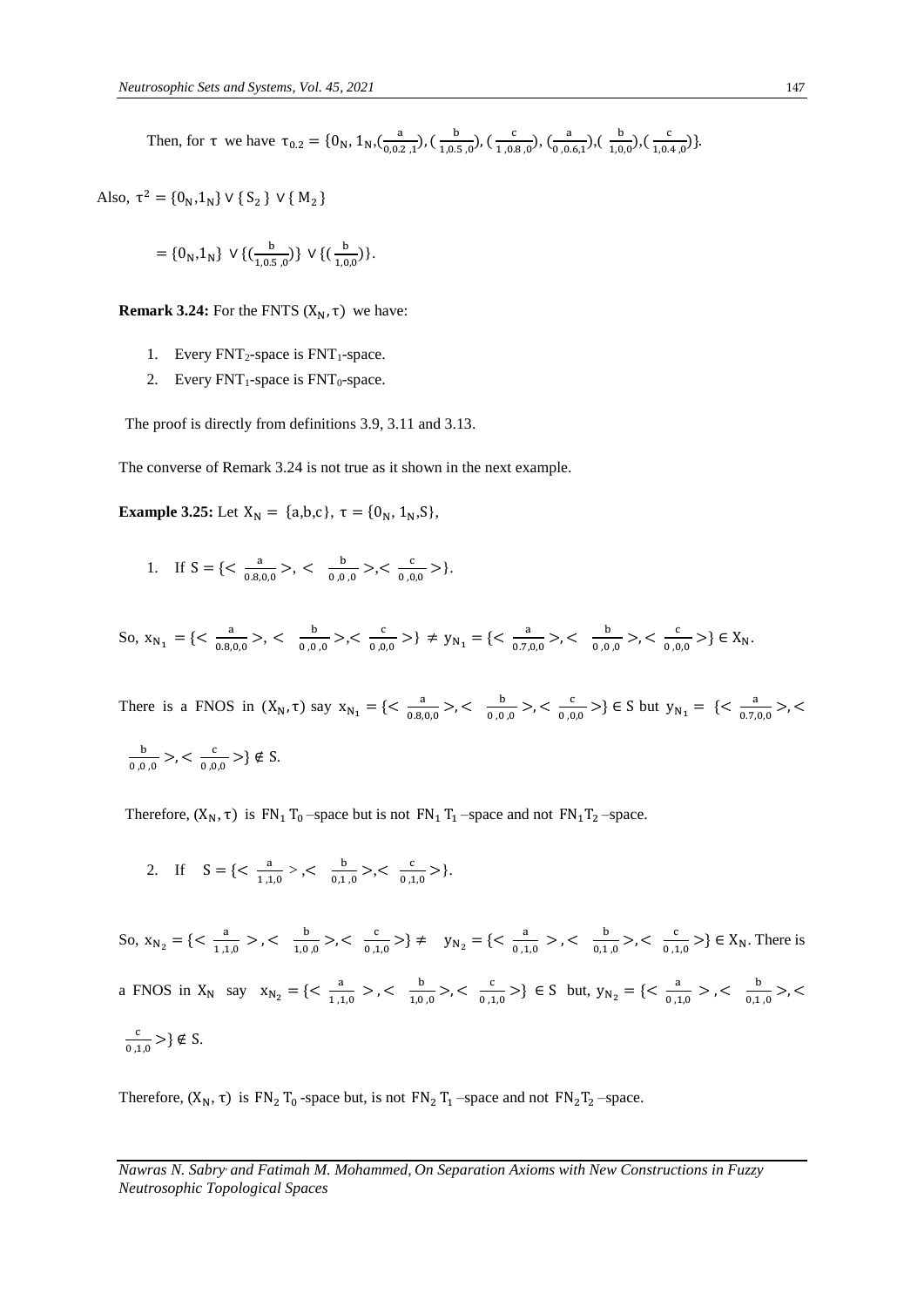3. If  $S = \{ \leq \frac{a}{1.8} \}$  $\frac{a}{1,0.9,0}$  >,<  $\frac{b}{0,0}$  $rac{b}{0,0,1}$  >,<  $rac{c}{0,0}$  $\frac{c}{0,0,1}$  > }.

So,  $x_{N_3} = \{ \frac{a}{\sqrt{0.0}} \}$  $rac{a}{0,0,1}$ >,<  $rac{b}{0,0}$  $rac{b}{0,0,1}$  >, <  $rac{c}{0,0.}$  $\frac{c}{0,0.9,1}$ , > }  $\neq$   $y_{N_3}$  = {<  $\frac{a}{0,0.9}$  $rac{a}{0,0,1}$  >,<  $rac{b}{0,0}$  $rac{b}{0,0,1}$  >, <  $rac{c}{0.6}$  $\frac{c}{0.6,1,0}$  > }  $\in X_N$ .

There is a FNOTS in  $(X_N, \tau)$  say,  $X_{N_3} = \{ \langle \frac{a}{0.0} \rangle \}$  $\frac{a}{0,0,1}$ >,<  $\frac{b}{0,0}$  $\frac{b}{0,0,1}$  >, <  $\frac{c}{0,0.}$  $\frac{c}{0.0.9,1}$ , > }  $\in$  S but,  $y_{N_3} = \{ \frac{a}{0.00,1} \}$  $\frac{a}{0,0,1}$ >,< b  $rac{b}{0,0,1}$  >,<  $rac{c}{0.6}$  $\frac{c}{0.6,1,0}$  > }  $\notin S$ .

Therefore,  $(X_N, \tau)$  is  $FN_3 T_0$ -space but is not  $FN_3 T_1$ -space and not  $FN_3 T_2$ -space.

**Example 3.26:** Let  $X_N = \{a,b,c\}$ ,  $\tau = \{0_N, 1_N, S, M, S \land M, S \lor M\}$ , Then.

1. If  $S = \{ \leq \frac{a}{25} \}$  $\frac{a}{0.5,0,0}$  >,<  $\frac{b}{0,0}$  $rac{b}{\sqrt{0} \cdot 0 \cdot 0}$  >,<  $rac{c}{\sqrt{0} \cdot 0}$  $\frac{c}{0,0,0}$  > } and  $M = \left\{ \frac{a}{a^2} \right\}$  $\frac{a}{0.3,0,0}$  >,<  $\frac{b}{0,0}$  $rac{b}{0,0,0}$  >,<  $rac{c}{0,0}$  $\frac{c}{\frac{c}{0,0,0}}$  > }.

So, 
$$
x_{N_1} = \{ \langle \frac{a}{0.5, 0, 0} \rangle, \langle \frac{b}{0, 0, 0} \rangle, \langle \frac{c}{0, 0, 0} \rangle \} \neq y_{N_1} = \{ \langle \frac{a}{0, 0.3, 0} \rangle, \langle \frac{b}{0, 0, 0} \rangle, \langle \frac{c}{0, 0, 0} \rangle \} \in X_N.
$$

There is a FNOS in  $(X_N, \tau)$  say  $X_{N_1} = \{ \leq \frac{a}{0.5} \}$  $\frac{a}{0.5,0,0}$  >, <  $\frac{b}{0,0}$  $rac{b}{0,0,0}$  >, <  $rac{c}{0,0}$  $\frac{c}{0,0,0}$  > }  $\in$  S,  $x_{N_1} = \left\{ \frac{a}{0.5,0}\right\}$  $\frac{a}{0.5,0,0}$  >, < b  $\frac{b}{0,0,0}$  >, <  $\frac{c}{0,0}$  $\frac{c}{0,0,0}$  > }  $\notin M$  and  $y_{N_1} = \{ \frac{a}{0,0} \}$  $\frac{a}{0.0.3,0}$  >  $, < \frac{b}{0.0}$  $\frac{b}{0,0,0}$  > , <  $\frac{c}{0,0}$  $\frac{c}{0,0,0}$  > }  $\in M$ ,  $y_{N_1} = \left\{ \frac{a}{0,0.00} \right\}$  $\frac{a}{0.0.3}$ ,  $>$ , < b  $rac{b}{0,0,0}$  >,<  $rac{c}{0,0}$  $\frac{c}{0.0,0}$  >}  $\notin$  S. Therefore,  $(X_N, \tau)$  is FN<sub>1</sub> T<sub>1</sub> –space but is not FN<sub>1</sub> T<sub>2</sub> -space.

2. If  $S = \{ \leq \frac{a}{11} \}$  $\frac{a}{1,1,0}$  >,<  $\frac{b}{0,1}$  $rac{b}{0,1,0}$  >,<  $rac{c}{0,1}$  $\frac{c}{0,1,0}$  > }, and  $M = \left\{ \frac{a}{a} \right\}$  $rac{a}{0,0,0}$  >,<  $rac{b}{0,1}$  $rac{b}{0,1,0}$  >,<  $rac{c}{0,1}$  $\frac{c}{0,1,0}$  >}

So,  $x_{N_2} = \{ \frac{a}{0.1} \}$  $\frac{a}{0,1,0}$  >,<  $\frac{b}{1,1}$  $rac{b}{1,1,0}$  >,<  $rac{c}{0,1}$  $\frac{c}{0,1,0}$  > }  $\neq$   $y_{N_2}$  = { <  $\frac{a}{0,1}$  $\frac{a}{0,1,0}$  >,<  $\frac{b}{0,0}$  $rac{b}{0,0,0}$  >,<  $rac{c}{0,1}$  $\frac{C}{0,1,0}$  > }  $\in X_N$ 

There is a FNOS in  $(X_N, \tau)$  say  $X_{N_2} = \{ \leq \frac{a}{0.1} \}$  $\frac{a}{0,1,0}$  >, <  $\frac{b}{1,1}$  $\frac{b}{1,1,0}$  > , <  $\frac{c}{0,1}$  $\frac{c}{0,1,0}$  > }  $\in$  S,  $x_{N_2}$  = {  $\lt \frac{a}{0,1}$  $\frac{a}{0,1,0}$  >, < b  $rac{b}{1,1,0}$  >,<  $rac{c}{0,1}$  $\frac{c}{0,1,0}$  > }  $\notin$  M .and  $y_{N_2}$  = { <  $\frac{a}{0,1}$  $\frac{a}{0,1,0}$  >,<  $\frac{b}{0,0}$  $rac{b}{0,0,0}$  >,<  $rac{c}{0,1}$  $\frac{c}{0,1,0}$  >}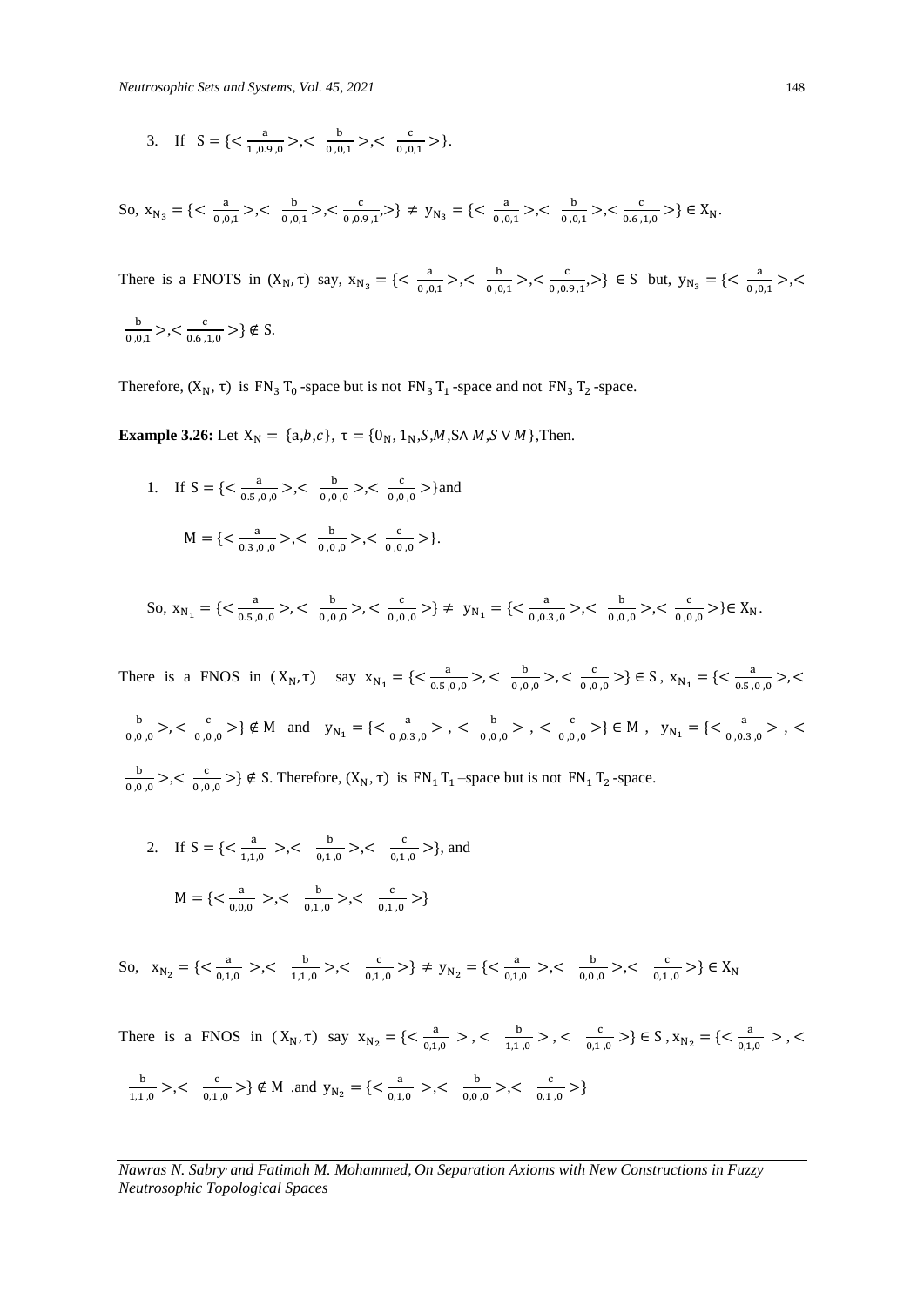$\in M, y_{N_2} = \{\leq \frac{a}{0.1}\}$  $\frac{a}{0,1,0}$  >,<  $\frac{b}{0,0}$  $rac{b}{0,0,0}$  >,<  $rac{c}{0,1}$  $\frac{c}{0,1,0}$  > }  $\notin S$ .

Therefore,  $(X_N, \tau)$  is  $FN_2T_1$ -space but is not  $FN_2T_2$ -space.

3. If  $S = \{ \leq \frac{a}{1.8} \}$  $\frac{a}{1,0.2,0}$  >,<  $\frac{b}{0,0}$  $\frac{b}{0.0,1}$ >,< $\frac{c}{0.0}$  $\frac{c}{0.0,1}$  > } and  $M = \{ \leq \frac{a}{a} \}$  $\frac{a}{0.0.7,1}$  >, <  $\frac{b}{0.0}$  $\frac{b}{0,0,1}$  >, <  $\frac{c}{0,0}$  $\frac{c}{0,0,1}$  > }

 $S \wedge M = \{ \leq \frac{a}{a} \}$  $\frac{a}{0.0.2}$ ,  $>$ ,  $<$   $\frac{b}{0.0}$  $\frac{b}{0.0,1}$  >, <  $\frac{c}{0.0}$  $\frac{c}{0,0,1}$  > }

$$
SV M = \{ < \frac{a}{1, 0.7, 1} > \, < \frac{b}{0, 0, 1} > \, < \frac{c}{0, 0, 1} > \}.
$$

So, 
$$
x_{N_3} = \{ \langle \frac{a}{0,0,1} \rangle, \langle \frac{b}{0,0,1} \rangle, \langle \frac{c}{0,0,2,1} \rangle \} \neq y_{N_3} = \{ \langle \frac{a}{0,0,1} \rangle, \langle \frac{b}{0,0,1} \rangle, \langle \frac{c}{0,0,7,1} \rangle \} \in X_N
$$

There is a FNOS in  $(X_N, \tau)$  say,  $X_{N_3} = \{ \langle \frac{a}{0.0} \rangle \}$  $\frac{a}{0,0,1}$  >,<,  $\frac{b}{0,0}$  $rac{b}{0,0,1}$  >,<  $rac{c}{0,0.}$  $\frac{c}{0,0.2,1}$  > }  $\in$  S,  $x_{N_3}$  = {  $\lt \frac{a}{0,0}$  $\frac{a}{0,0,1}$  >,<,  $\frac{b}{0,0}$  $\frac{0}{0,0,1}$  >,< c  $\frac{c}{0.0.2 \cdot 1}$  >  $\} \notin M$  and  $y_{N_3} = \{ \frac{a}{0.01} \}$  $\frac{a}{0,0,1}$  > , < ,  $\frac{b}{0,0}$  $\frac{b}{0,0,1}$  > , <  $\frac{c}{0,0.}$  $\frac{c}{0,0.7,1}$  > }  $\in M$ ,  $y_{N_3} = \left\{ \frac{a}{0,0.7,1} \right\}$  $\frac{a}{0,0,1}$  > , < ,  $\frac{b}{0,0}$  $\frac{0}{0,0,1}$  > , < c  $\frac{c}{0.0.7,1}$  >}  $\notin$  S. Therefore,  $(X_N, \tau)$  is FN<sub>3</sub> T<sub>1</sub> -space but is not FN<sub>3</sub> T<sub>2</sub>.

## **4. Conclusions**

In this research, the new type of fuzzy neutrosophic separation axioms has been defined in the fuzzy neutrosophic topological spaces by several new types of points and new constructions was studied. And many useful examples are presented to clear the newconcepts introduced. Also, proof some new theorems and characterizations relations among the new concepts and the other type are going to be found.

#### **References**

- 1. Fatimah M. & Wadei AL-Omeri.(2020). Continuity and Contra Continuity via Pre-Open Sets in New Construction Fuzzy Topological Spaces.Ch.10, Optimization Theory Based on Neutrosophic and Plithogenic Sets. Academic Press is an imprint of Elsevier . 215-233.
- 2. Smarandache F. (2005). Neutrosophic Set- A generalization of Intuitionistic Fuzzy Sets. International Journal of Pure and Applied Mathematics, 24(3), 287-297.
- 3. Hanafy I. M., Salama A. A. & Mahfouz K.M. (2013). Neutrosophic crisp events and its probability. International Journal of Mathematics and Computer Applications Research (IJMCAR), Vol.(3), Issue 1,(2013), 171-178.
- 4. Salama A. A. (2013). Neutrosophic Crisp Points and Neutrosophic Crisp Ideals. Neutrosophic Sets and Systems, Vol.1, Issue 1, 50-54.
- 5. Alblowi, S. A. , Salama A. A. & Eisa M. (2014). New concepts of neutrosophic sets. International Journal of Mathematics and Computer Applications Research, 4(1), 59-66.